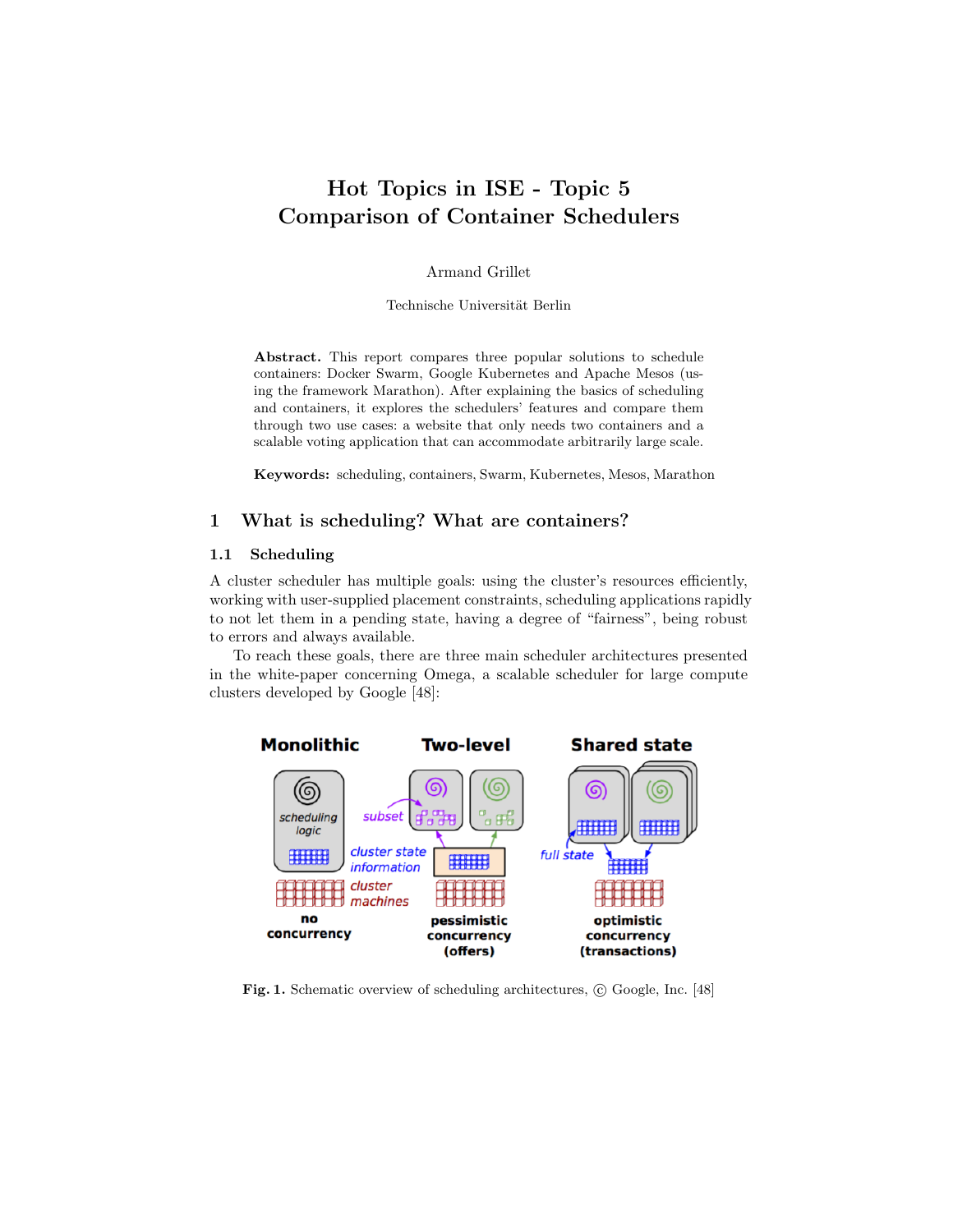#### Monolithic scheduling

Monolithic schedulers are composed of a single scheduling agent handling all the requests, they are commonly used in high-performance computing. A monolithic scheduler generally applies a single-algorithm implementation for all incoming jobs thus running different scheduling logic depending on job types is difficult.

Apache Hadoop YARN [55], a popular architecture for Hadoop that delegates many scheduling functions to per-application components, is a monolithic scheduler architecture due to the fact that the resource requests from application masters have to be sent to a single global scheduler in the resource master.

#### Two-level scheduling

A two-level scheduler adjusts the allocation of resources to each scheduler dynamically using a central coordinator to decide how many resources each subcluster can have, it is used in Mesos [50] and was used for Hadoop-on-Demand (now replaced by YARN).

With this architecture, the allocator avoids conflicts by offering a given resource to only one framework at a time and attempts to achieve dominant resource fairness by choosing the order and the sizes of the resources it offers. Only one framework is examining a resource at a time thus the concurrency control is called pessimistic, a strategy that is less error-prone but slower compared to an optimistic concurrency control offering a resource to many frameworks at the same time.

#### Shared-state scheduling

Omega grants each scheduler full access to the entire cluster, allowing them to compete in a free-for-all manner. There is no central resource allocator as all of the resource-allocation decisions take place in the schedulers. There is no central policy-enforcement engine, individual schedulers are taking decisions in this variant of the two-level scheme.

By supporting independent scheduler implementations and exposing the entire allocation state of the schedulers, Omega can scale to many schedulers and works with different workloads with their own scheduling policies [54].

#### What is the best scheduler?

The development of multiple cluster schedulers by different companies is because there is not an unique solution to solve every problems with cluster computing. Google (main contributor of Omega and Kubernetes) wants an architecture that gives control to the developers, assuming that they respect the rules concerning the priority of their jobs in the cluster, while Yahoo! (main contributor for YARN) wants an architecture that enforces capacity, fairness and deadlines.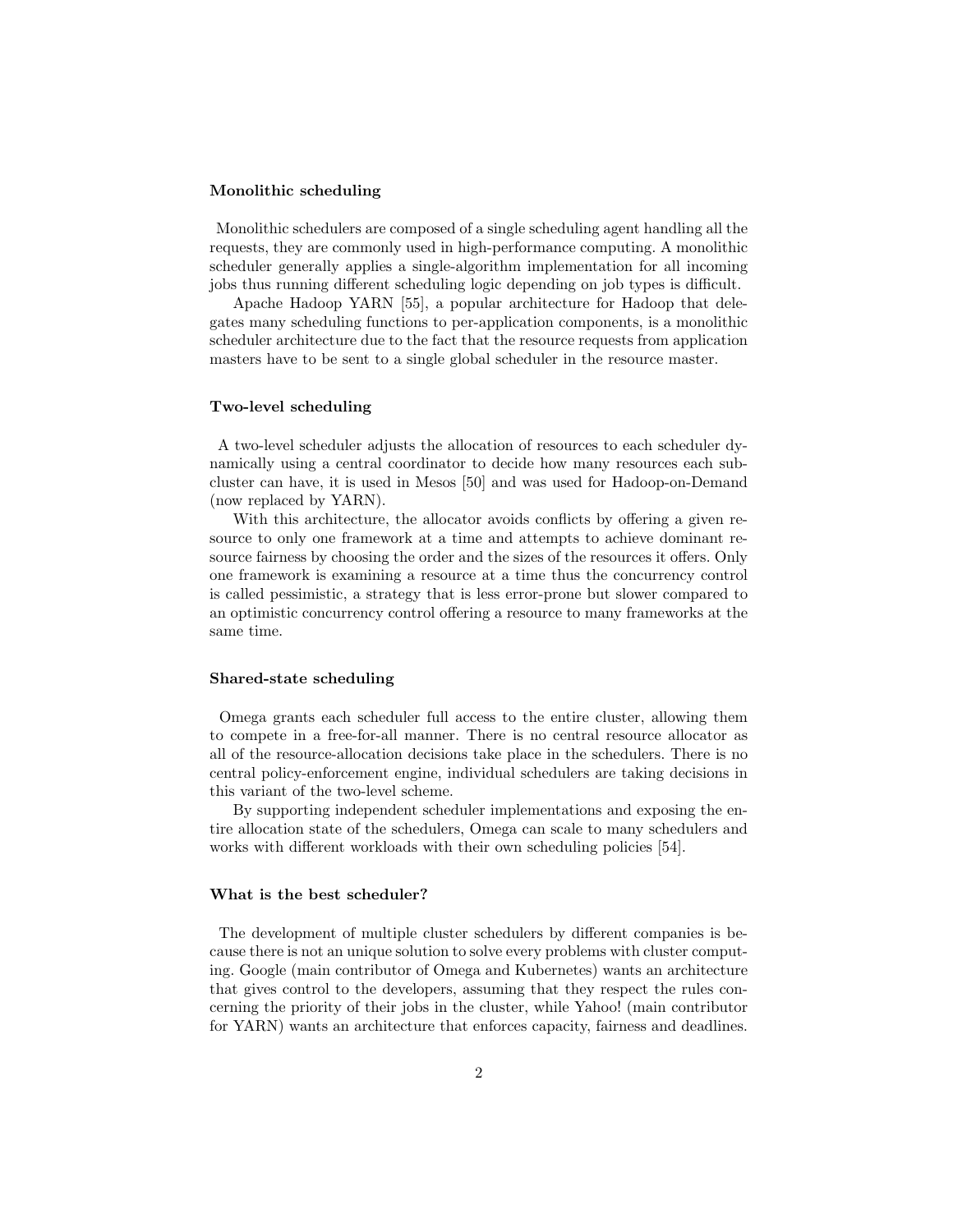These different needs result in different ways to schedule applications. Now that we know how classic schedulers are designed we can put our focus on containers and container schedulers to see what are the needs in this domain and the solutions offered.

### 1.2 The container revolution

Containers are an alternative to virtual machines for helping developers to build, ship, deploy, and instantiate applications [3]. A container is a set of processes that are isolated from the rest of the machine encapsulating its dependencies.

Containers run in isolation, sharing an operating system (OS) instance. They do not need an entire guest operating system, making them way lighter by an order of magnitude compared to virtual machines.

As they can start in a matter of seconds, more quickly than virtual machines, containers are made to take a limited amount of resources (less than 2GB of RAM) and scale to satisfy the demand. Containers are often used in microservices architectures where each container represents a service, connected to the other services through the network. This architecture allows each component to be deployed and scaled independently of the others.

This amount of resources used and the expected lifespan of containers are the main differences for a normal scheduler and a container scheduler. Whereas the design of traditional clusters like Hadoop is focused on running massive jobs [55], container clusters will run dozens of small instances that need to be organized and networked to optimize how they share data and computational power.

#### Docker

Docker is a popular type of containers that was first based on LinuX Containers (LXC) [2] but is now powered by runC [46], a CLI tool for spawning and running containers built by the Open Containers Initiative [36]. Docker containers have a layered file-system to share the operating system kernel of the host operating system. This feature means that even if your Docker image is based on an operating system of 1GB, running ten instances on the same host it will not take 10GB contrary to a virtual machine that needs ten times a full guest OS.



Fig. 2. Virtual machines architecture compared to containers, © Docker Inc. [23]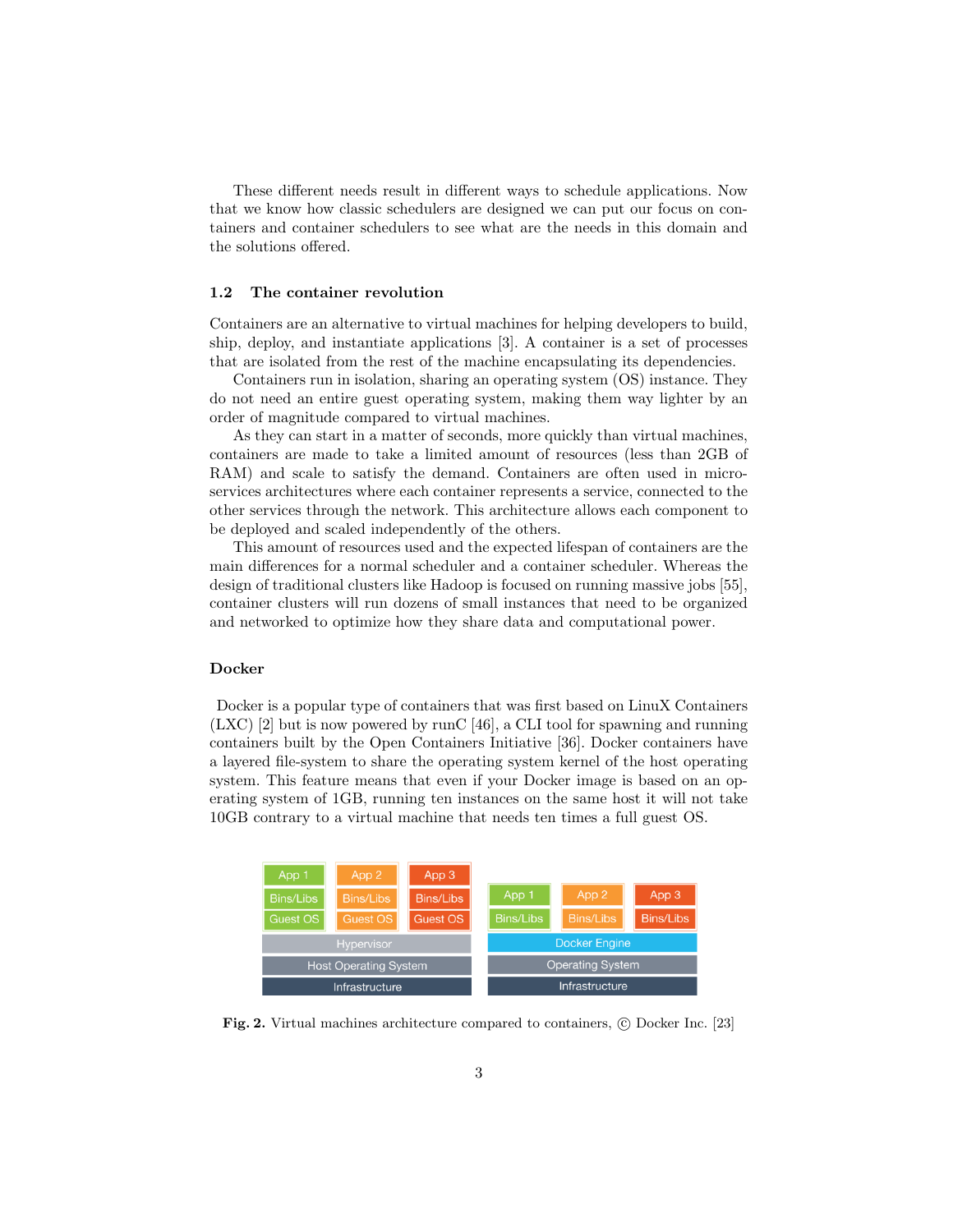Docker is based on images, i.e. a snapshot of an operating system. To create a new image you start with a base image, make your changes and commit them. It can be shared on public or private registries [10] to be used by other developers who just need to pull the image.

Images are extremely convenient to create snapshots of the operating system and then use them to create new containers, they are lightweight and easy to use and share as it is the core of Docker CLI and business model [12]. Containers contain everything they need to run (code, runtime, system tools and libraries), Docker guarantees a lightweight and stable environment to create and run jobs quickly.

# 2 Description of container schedulers

The main task of a container scheduler is to start containers on the most appropriate host and connect them together. It has to handle failures by doing automatic fail-overs and it needs to be able to scalable containers when there is too many data to process/compute for a single instance.

This report compare three popular container schedulers: Docker Swarm [13], Apache Mesos (running the Marathon framework) [50] and Google Kubernetes [31]. This section describes each scheduler's design and features.

### 2.1 Docker Swarm

Docker Swarm is a container scheduler developed by Docker. The development of this cluster solution being managed by Docker offers advantages like the use of the standard Docker API [17]. The architecture of a swarm is composed of two elements:



Fig. 3. Docker Swarm architecture, © Alexandre Beslic (Docker Inc.) [14]

One machine plays the role of the manager, it runs an image of Swarm (like it would run any other Docker images), it is represented on the image by the whales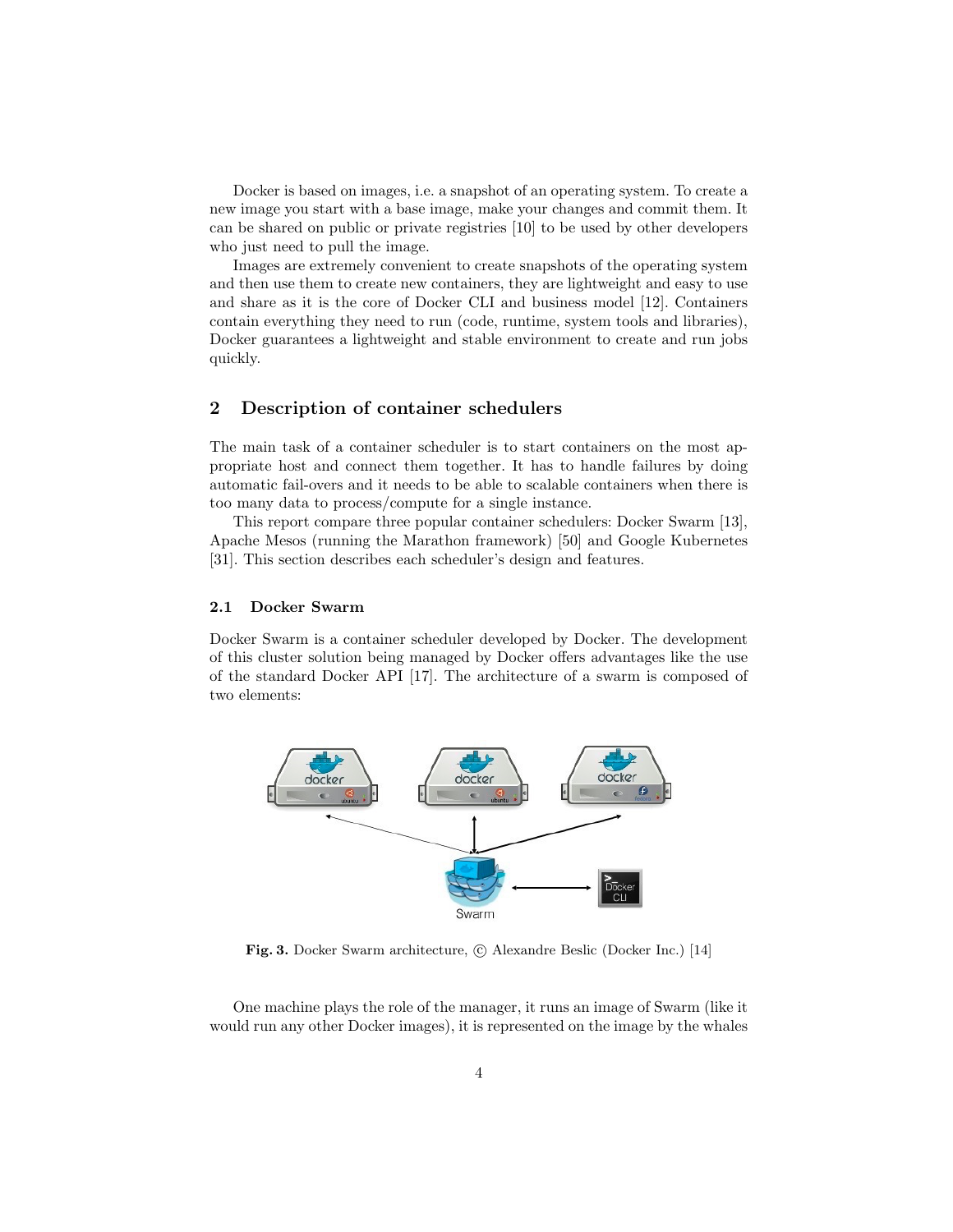and is responsible for scheduling the containers on the agents [4]. Swarm uses the same API as the Docker standard API, this means that running a container on a Swarm requires the same command as running it on a single machine. New flags are available but a developer can use a Swarm cluster without changing its workflow.

The swarm is also composed of multiple agents, also called nodes, that are just machines having a Docker remote API available for the Swarm manager by opening the correct ports when starting the Docker daemon [5]. Three of them are represented on the image. These machines will pull and run different images depending on the containers that the swarm scheduler assigns to them.

Each agent can have labels assigned when starting the docker daemon, these labels are key/value pairs giving details concerning the agent. These labels are used to filter the cluster when running a new container, further details are given later in this part.

There is containers in Swarm is possible by specifying a global strategy when starting the manager or specifying filters when running a new container.

#### Strategies

Three strategies (e.g. ways for the manager to select a node to run a container) are available in Swarm [22]:

| Strategy name | Node selected                                             |
|---------------|-----------------------------------------------------------|
| spread        | Has the fewest containers, disregarding their states      |
| binpack       | Most packed (i.e. has the minimum amount of free CPU/RAM) |
| random        | Chosen randomly                                           |

If multiple nodes are selected by the strategy, the scheduler chooses a random node among those. The strategy needs to be defined when starting the manager or the "spread" strategy will be used by default.

### Filters

To schedule containers on a subset of nodes, Swarm offers two node filters (constraint and health), and three container configuration filters (affinity, dependency and port).

#### Constraint filter

Key/value pairs are associated to particular nodes. To tag a node with a specific set of key/value pairs you must pass a list of  $-\text{-label}$  options when the docker daemon is starting on the node. When running a container in a production environment you can then specify the constraints required, a container will only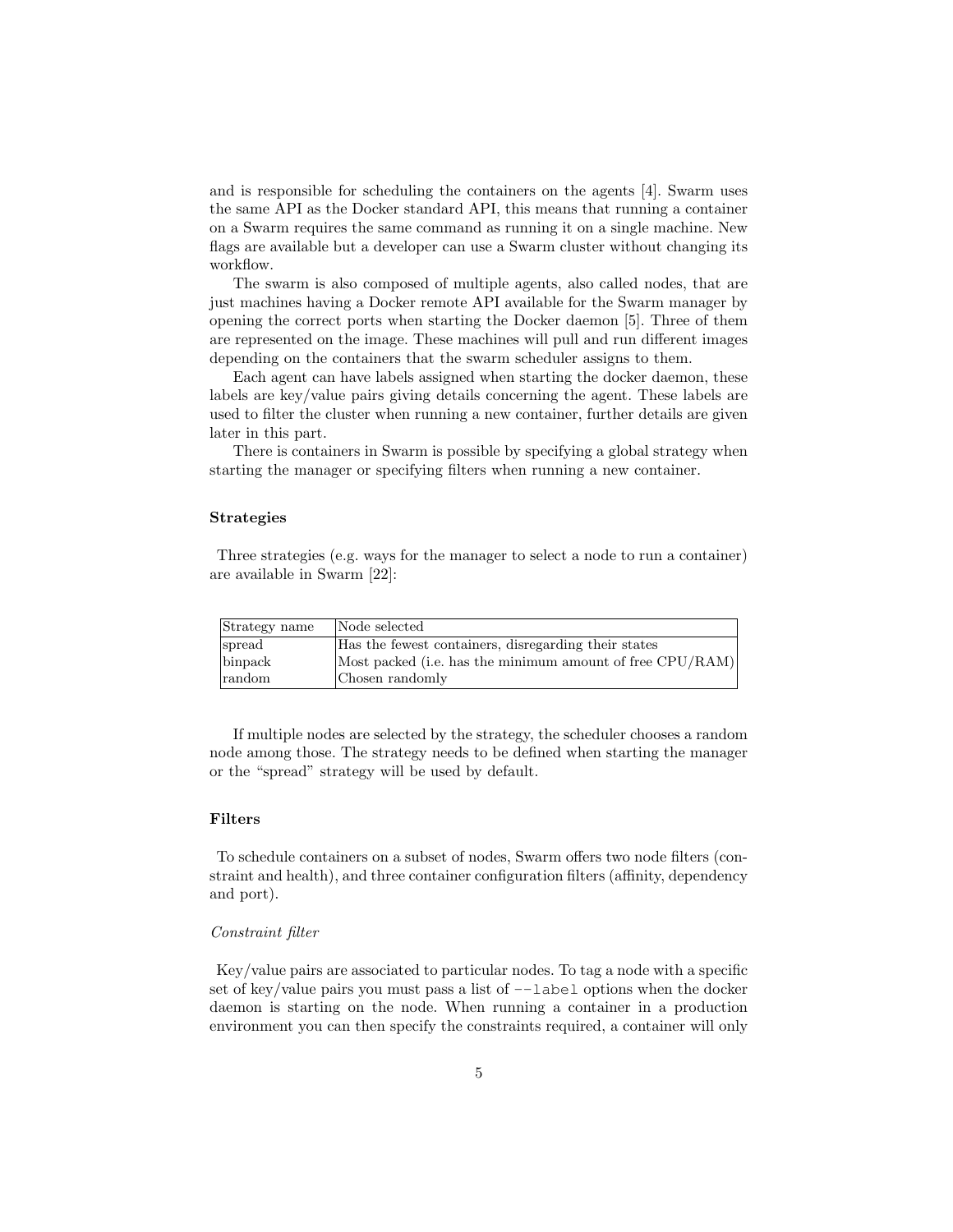start on a node tagged with the key value environment:prod. If no nodes are meeting the requirements, the container will not be started.

A standard set of constraints is available like the node's operating system, you do not need to specify them when starting the nodes [19].

#### Health filter

The health filter prevents scheduling containers on unhealthy nodes. Little information is available concerning the notion of what is a healthy node even after reading Swarm source code [21].

### Affinity filter

The affinity filter is here to create "attractions" when running a new container. Three types of affinities exist concerning containers, images and labels.

For containers, you only need to give the name of the container (or container's ID) you want to be linked with when running the new one and they will run next to each other. If one container ends up, all the containers linked to it will also stop.

The image affinity schedules a container to run on nodes where a specific image is already pulled.

The label affinity works with containers' labels. To schedule a new container next to a specific container the only affinity required when running the new one is affinity:container>==<container name>.

Affinities and constraints use a syntax that accept negation and soft enforcement to run a container even if it is not possible to meet all the requirements specified by the filters and constraints [18].

### Dependency filter

A dependency filter can be used to run a container that is dependent of another container. Being dependent means having a shared volume with another container, needing to be linked to another container or being on the same network stack.

#### Port filter

If you want to run a container on a node that has a specific free port you can use this filter. If there is no agents with this port available in the Swarm cluster an error message will appear.

### 2.2 Apache Mesos & Mesosphere Marathon

The purpose of Mesos is to build a scalable and efficient system that supports a wide array of both current and future frameworks. This is also the main issue: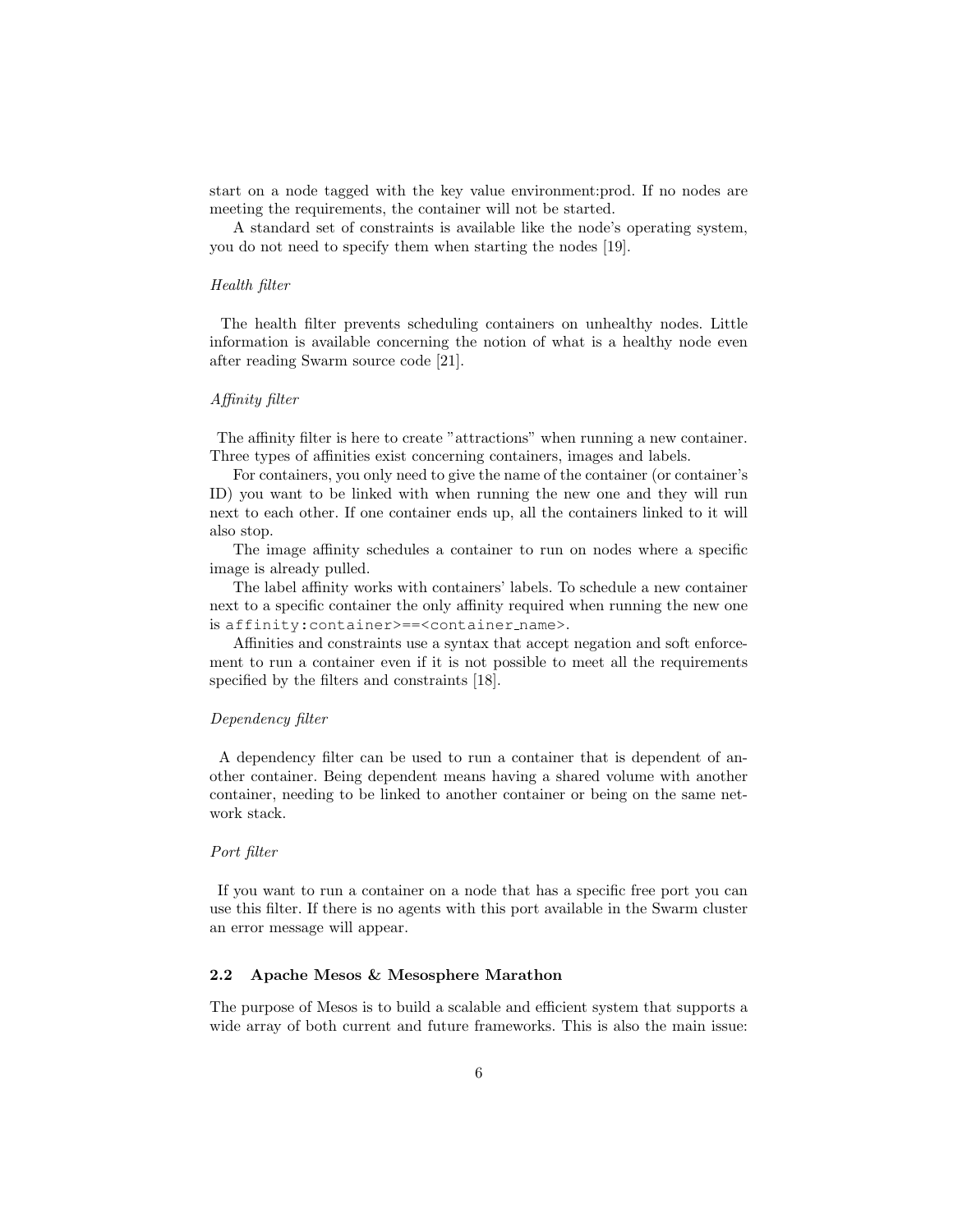frameworks like Hadoop and MPI are developed independently thus it is not possible to do fine-grained sharing across frameworks [35].

The proposition of Mesos is to add a thin resource-sharing layer giving frameworks a common interface for accessing clusters resources. Mesos is delegating control over scheduling to the frameworks because many frameworks already implement sophisticated scheduling.

Four types of frameworks exist depending on the type of jobs you want to run on your cluster [52] and some of them have native Docker support like Marathon [39]. The support of Docker containers has been added in Mesos 0.20.0 [51].

We will focus on the use of Mesos with Marathon because it is a framework actively maintained by Mesosphere [41] that offers many features in terms of scheduling such as constraints [38], health checks [40], service discovery and load balancing [42].



Fig. 4. Apache Mesos architecture using Marathon,  $\odot$  Adrian Mouat [49]

As we can see on the image, there are four elements in the cluster. ZooKeeper helps Marathon to look up the address of the Mesos master [53], multiple instances are available to handle failure. Marathon starts, monitors and scales the containers. The Mesos master sends the tasks assigned to a node and make offers to Marathon when a node has some free CPU / RAM. The Mesos slaves run the container and submit a list of their available resources.

Constraints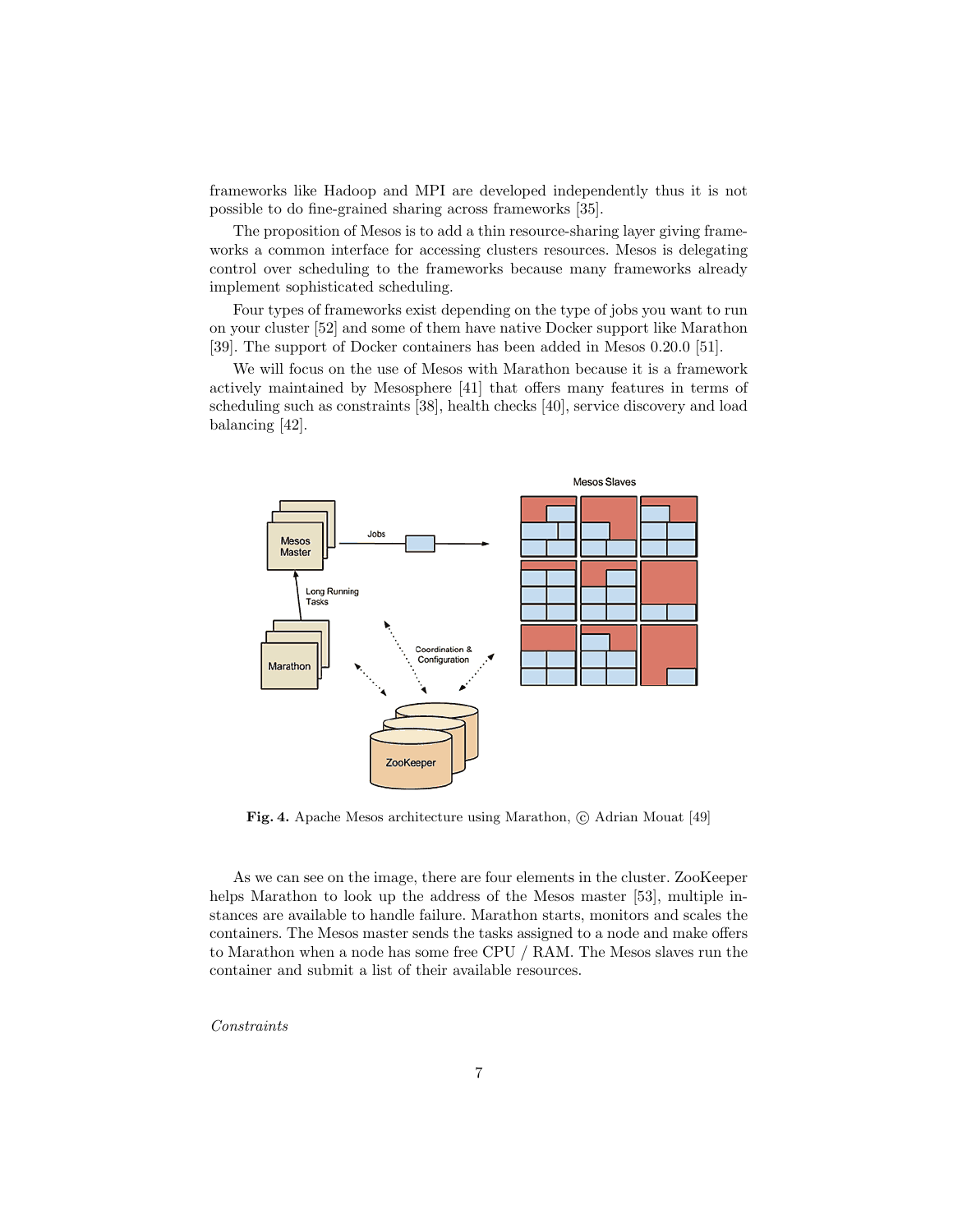Constraints give operators control over where apps should run, they are made up of three parts: a field name (can be the slave hostname or any Mesos slave attribute), an operator, and an optional value. Five operators exist:

| Operator       | Role                                                                 |
|----------------|----------------------------------------------------------------------|
|                | Forces attributes' uniqueness, e.g. the constraint ["hostname",      |
| UNIQUE         | "UNIQUE" ensures that there is only one application task running     |
|                | on each host.                                                        |
|                | Run your application on slaves that share a certain attribute, e.g.  |
| <b>CLUSTER</b> | the constraint ["rack_id", "CLUSTER", "rack-1"] obliges              |
|                | the application to run on rack-1 or to be in a pending state to      |
|                | wait for some free CPU/RAM on rack-1.                                |
| GROUP_BY       | Evenly spread your application across nodes with a particular at-    |
|                | tribute like a specific host or rack.                                |
|                | Ensures that the app runs only on slaves having a certain attribute. |
| LIKE           | When there is only one value it is working like CLUSTER but many     |
|                | values can be matched because the argument is a regular expression.  |
| UNLIKE         | Does the contrary of LIKE                                            |

Constraints can be combined as the constraints parameter when running a new application on Mesos is an array.

### Health checks

Health checks are application dependent and needs to be implemented manually as only the developers know what constitutes a healthy state in your app (a difference between Swarm and Mesos).

Many options are provided to declare the number of seconds to wait between each health check or the number of consecutive health check failures after which the unhealthy task should be killed.

# Service discovery and load balancing

To send data to the running applications, we need to have a service discovery. Apache Mesos offers a DNS based discovery called Mesos-DNS [44] that works in clusters composed of multiple frameworks (not just Marathon).

For a cluster that is only composed of nodes running containers, Marathon is enough to manage it. In that case each host can run a TCP proxy to forward connections to the static service port to the individual app instances. Marathon will ensure that all dynamically assigned service ports by the are unique which is better than doing it manually because multiple containers running the same image thus needing the same port can be on the same host.

Marathon offers two TCP/HTTP proxy. A simple shell script [37] and a more complex one called marathon-lb that has more features [43].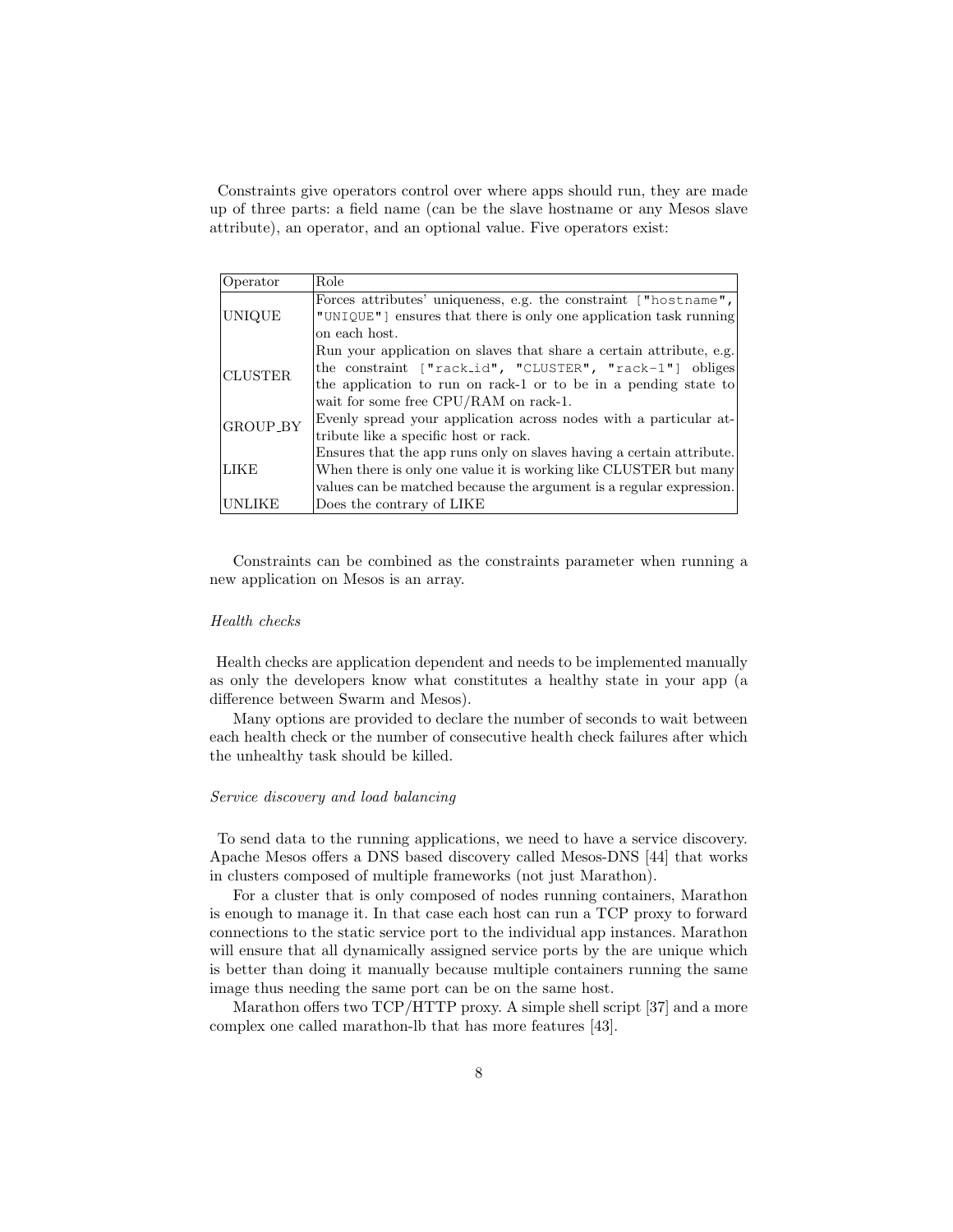#### 2.3 Google Kubernetes

Kubernetes is an orchestration system for Docker containers using the concepts of "labels" and "pods" to group containers into logical units. Pods are the main difference between Kubernetes and the two other solutions, they are collections of co-located containers forming a service deployed and scheduled together [28]. This approach simplifies the management of the cluster comparing to an affinitybased co-scheduling of containers (like Swarm and Mesos).

The Kubernetes scheduler's task is to watch for pods having an empty PodSpec.NodeName value and attribute them a value to schedule the container somewhere in the cluster [32]. This is a difference compared to Swarm and Mesos as Kubernetes allows developers to bypass the scheduler by defining a PodSpec.NodeName when running the pod.

The scheduler uses predicates [29] and priorities [30] to define on which nodes a pod should run. The default values of these parameters can be overridden using a new scheduler policy configuration [33].

By using the command-line flag --policy-config-file pointing to a JSON file (appendix A) describing the predicates and priorities to use when starting Kubernetes, the scheduler will use the policy defined by the administrator.



Fig. 5. Kubernetes architecture (containers in grey, pods in color),  $\odot$  Google Inc. [31]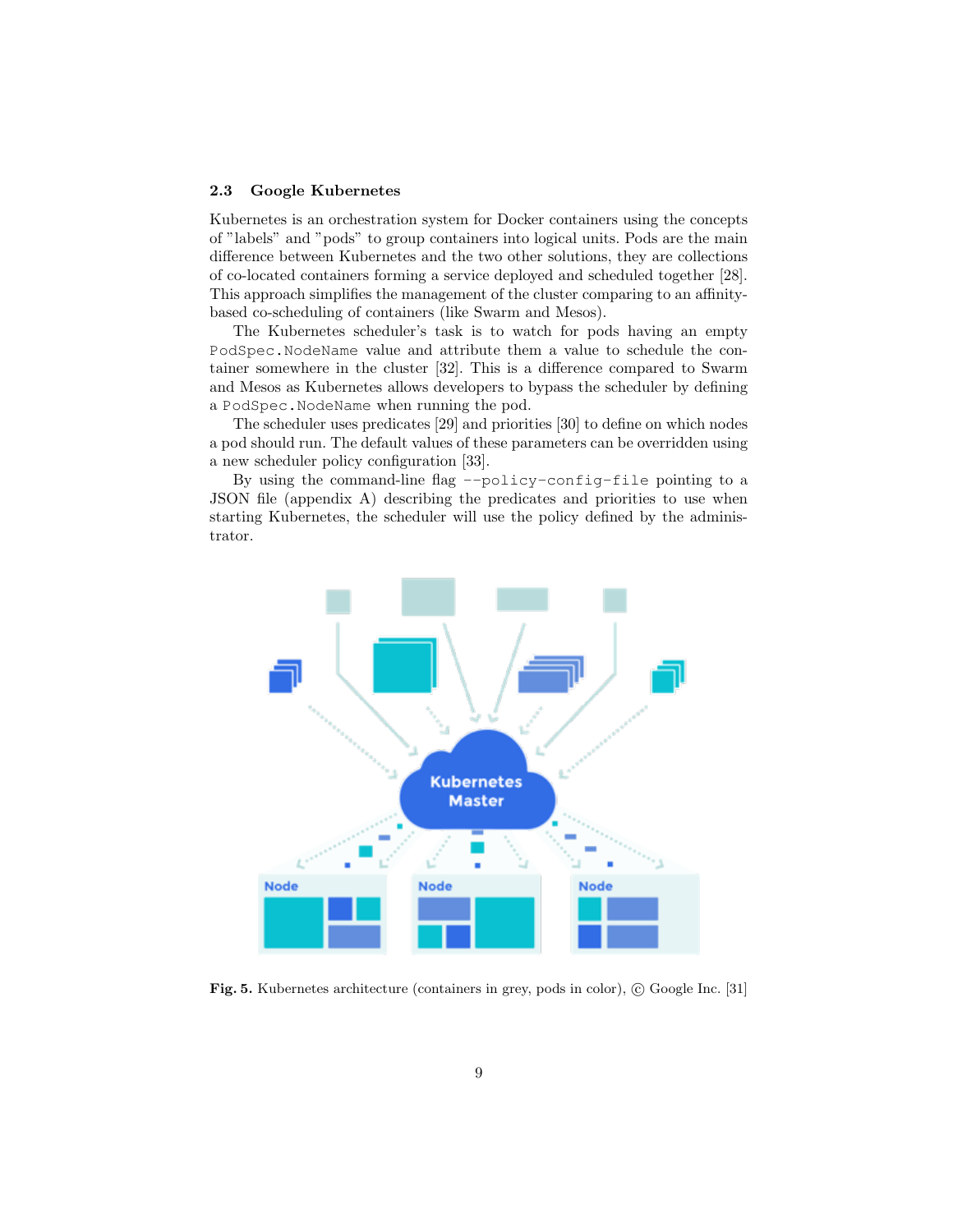# Predicates

Predicates are mandatory rules to schedule a new pod on the cluster. If no machine corresponds to the predicates required by the pod it will remain in pending state until a machine can satisfy them. The predicates available are:

| Predicate         | Node's requirements                                          |
|-------------------|--------------------------------------------------------------|
| PodFitsPorts      | Needs to be able to host the pod without any port conflicts. |
| PodFitsResources  | Has enough resources to host the pod.                        |
| NoDiskConflict    | Has enough space to fit the pod and the volumes linked.      |
| MatchNodeSelector | Match the selector query parameter defined in the pod's de-  |
|                   | scription                                                    |
| HostName          | Has the name of the host parameter defined in the pod's      |
|                   | description.                                                 |

### Priorities

If the scheduler finds multiple machines fitting the predicates the priorities will then be used to find what is the most suitable machine to run the pod. A priority is a key/value representing the name of the priority from the list of existing ones and its weight (importance of the priority). The priorities available are:

| Priority                   | $Node(s)$ considered as the best $(s)$           |
|----------------------------|--------------------------------------------------|
|                            | Calculates the percentage of memory and CPU      |
| LeastRequestedPriority     | requested by the pods that are already on the    |
|                            | node. The node with the minimum percentage is    |
|                            | the best.                                        |
| BalancedResourceAllocation | Nodes that have a similar memory and CPU us-     |
|                            | age.                                             |
| ServiceSpreadingPriority   | Prefers the nodes that have different pods using |
|                            | them.                                            |
| EqualPriority              | Only used for testing, give an equal priority to |
|                            | all the nodes in the cluster.                    |

#### 2.4 Conclusion

The three containers described offer different features and rules to personalize the scheduler's logic. It already appears from this section that Swarm is the simplest to use due to its API that can work like Docker works on a single machine.

Running containers the Docker way [15] means thinking that containers should be ephemeral and that they should run only one process per container.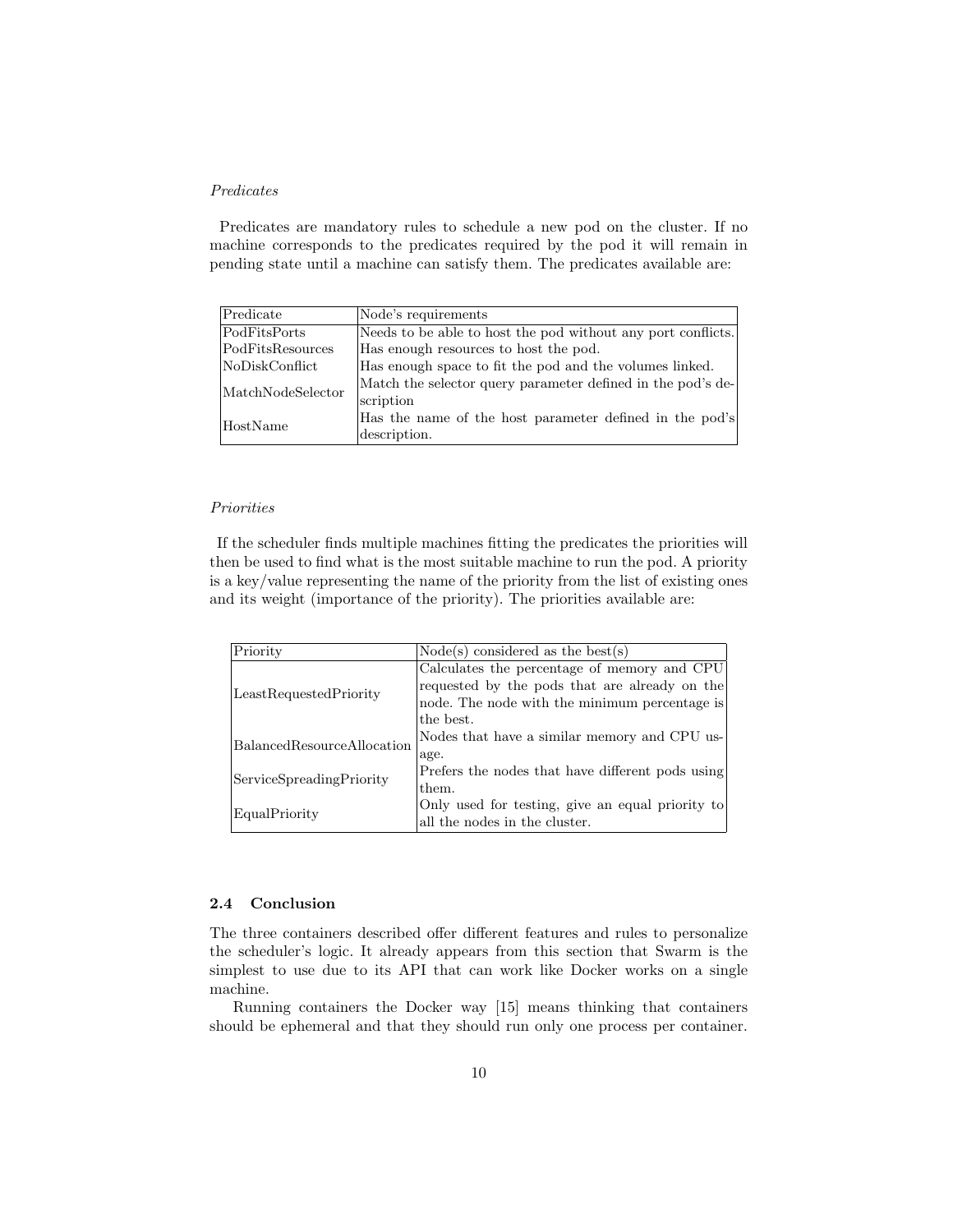With this philosophy it appears extremely common to have multiple containers working together to offer a service or to represent an application.

Being able to orchestrate and schedule containers is thus a bigger priority than when handling regular applications; it explains why there are already so many schedulers available offering different features and options even if the technology is fairly young.

# 3 Comparison of container schedulers

#### 3.1 Applications used to compare the schedulers

We have seen in the last section that container schedulers are necessary in many cases as containers have to work together in order to be real services.

We will first review each scheduler in a simple case with two containers running in a scheduler. We will use the sample project from the Tutorial Docker for Beginners to run a food trucks website [47] and how to deploy it depending on the cluster.

We will then compare the deployment of schedulers at scale with another example: a voting application running on top of Amazon Web Services (AWS). This example is based a tutorial made by Docker to "try Swarm at scale"[7]. Every component of the application run inside of containers, the containers are in different nodes and the application's design is made to scale if needed:



Fig. 6. Voting application architecture,  $\odot$  Docker Inc.

The load balancer manages a scalable number of web servers and associates queues running a Flask[1] application. The worker tier scans the queues of the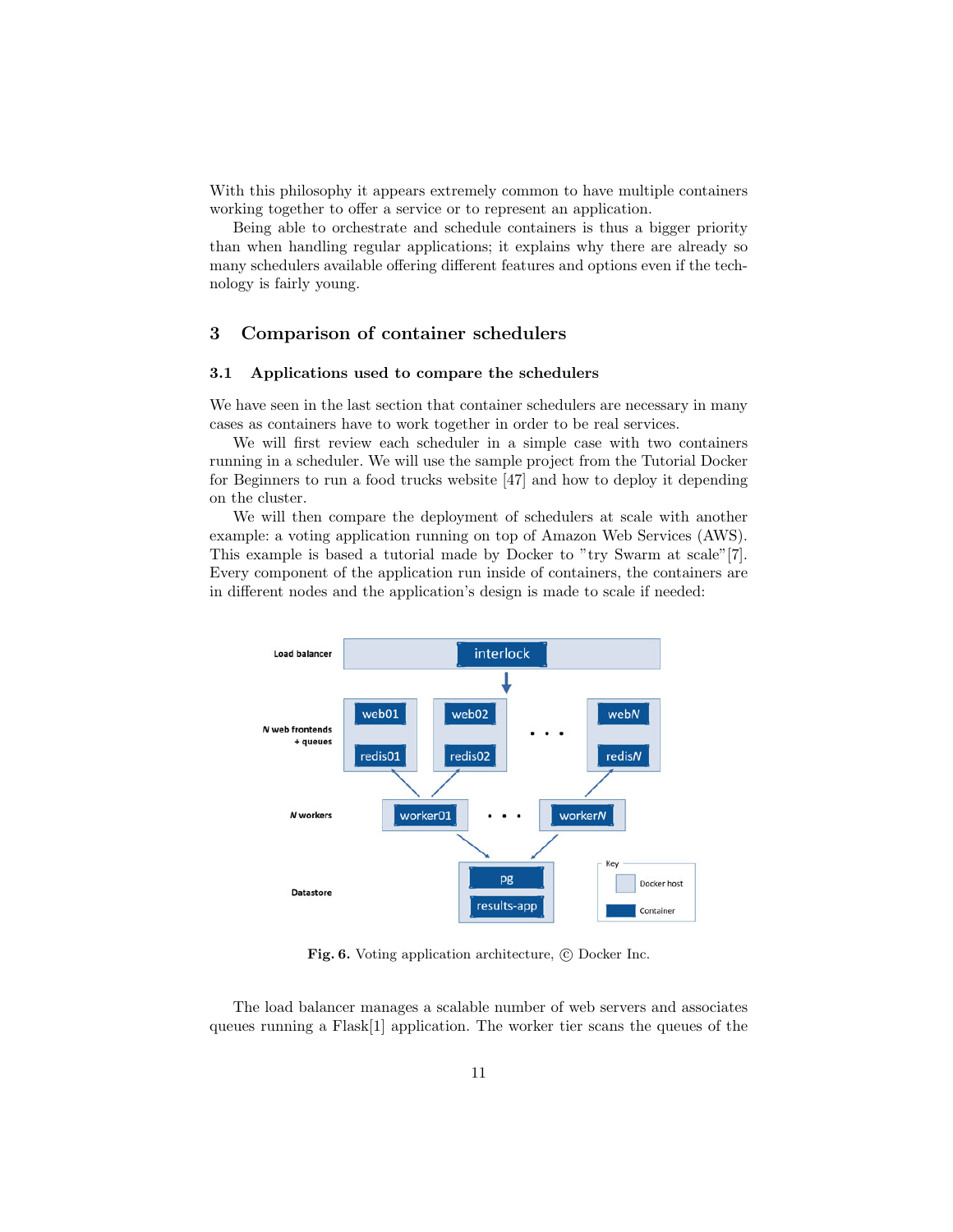Redis containers, dequeues the votes and commits the deduplicated votes to a Postgres container running on another node.

### 3.2 Food Trucks Application

The features compared in this section are the default configuration of each scheduler, the management of a bottleneck in one container due to a spike in users' demand and how is handle a container that needs to be restarted.

The multi-container environment we want to run on the cluster is composed of one container running a personalized Flask process [1] and another running the Elasticsearch (ES) process [24].

#### Swarm

Docker Inc. offers multiple tools, we have already seen the engine and Swarm but the key for multi-containers environments is Docker Compose. With this tool we can define and run multi-container Docker applications using only one file describing it.

For our example, we use a docker-compose.yml specifying the two images that need to run (a custom image for Flask and the Elasticsearch image) with a link between them directly with Swarm.

The main problem is that Swarm can build an image from a Dockerfile just like a single-host Docker instance can, but the resulting image will only live on a single node and won't be distributed to the other nodes of the cluster [9]. Thus the application is considered as one container, an approach that is not fine-grained.

If we are scaling one of the container part of the docker-compose.yml (appendix B) afterwards using docker-compose scale, the new containers will be scheduled following the scheduler rules.

Docker Swarm does not auto-scale containers if they're too much used, something that can is a problem in our use case thus we need to check regularly if the number of users viewing the websites is not creating a bottleneck.

If a container fails, Swarm will not keeps track of how many instances of one services are supposed to be running thus it will not create a new container. It is also not able to roll an update of some containers in the clusters, a feature that could be extremely useful as the Docker philosophy is to be able to do fast stop/start of stateless containers.

# Mesos & Marathon

Instead of using directly the docker-compose.yml file, we need to give a specific definition made for Marathon. The first definition for Elasticsearch (appendix C) does not use scheduler features, letting everything to default; in that case the definition is simple and similar to what we have in the previous docker-compose.yml. The definition of Flask (appendix D) uses more features from Mesos, with CPU/RAM information specified and health checks.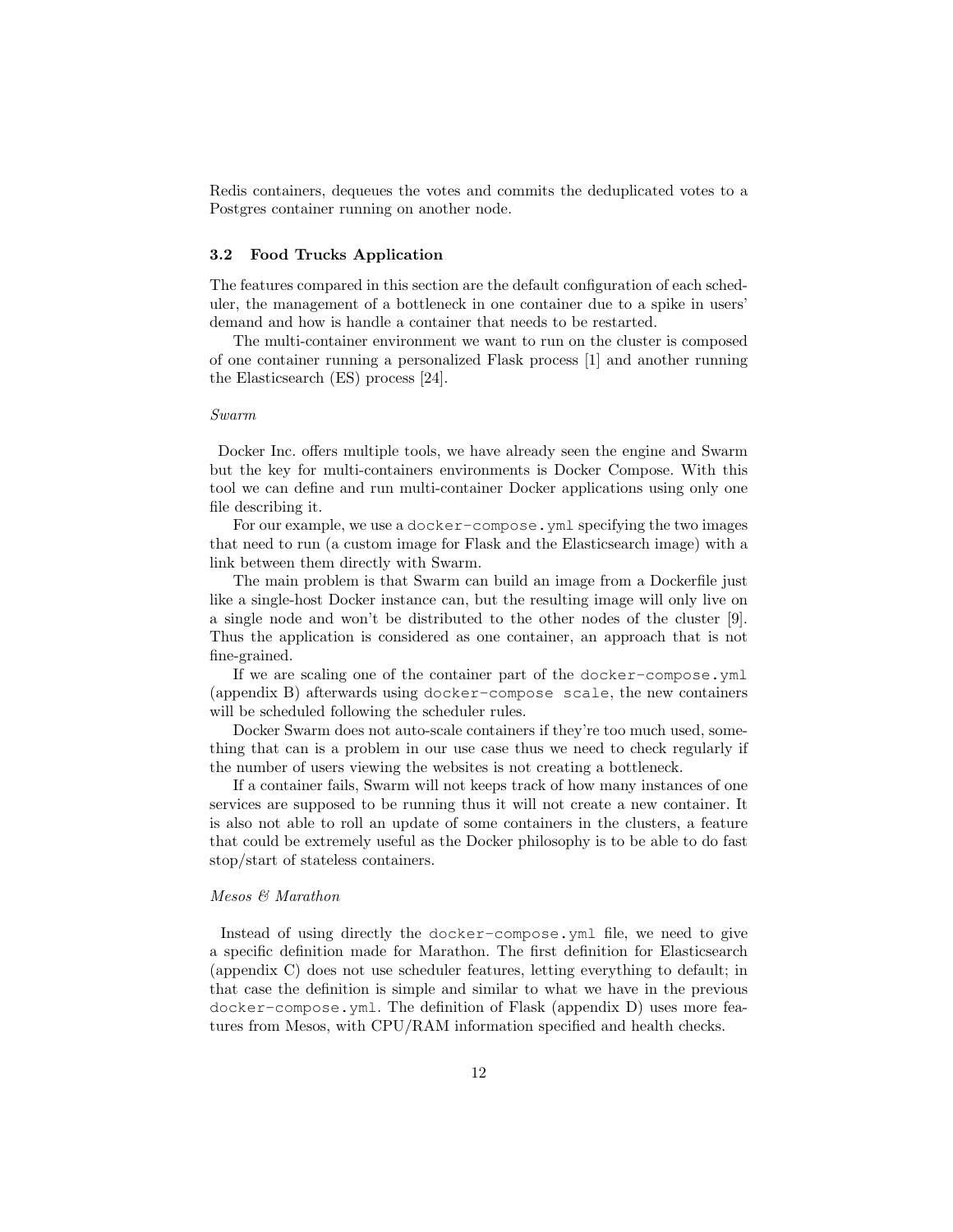Mesos offers a more powerful definition file as the container is described as well as its requirements in the cluster. Compared to Swarm, the approach is less simple but it easy to scale the service, e.g. by changing the instances of a container in the app definition (set to 2 in the Flask app definition).

#### Kubernetes

Kubernetes use another type of description to describe a pod in YAML or JSON (appendix E). It includes a ReplicationController that makes sure that at least one instance of the app is always running. Once we create the app pod in a Kubernetes cluster, we need to create a Kubernetes service that is a named load balancer that proxies traffic to one or more containers. Using a service with only one instance is still useful as it gives us a deterministic way to route to the pod using an elastic IP.

Compared to Swarm, Kubernetes adds a logic of pods and replicas. This more complex architecture offers new possibilities for the scheduler and the orchestration tool such as load balancing and the possibility to scale the app up or down. You can also deliver updates to your running instances of your app using Kubernetes, a useful feature following the Docker philosophy.

#### Conclusion

Docker Compose is the standard way to prepare the scheduling of multicontainers environments and Docker swarm can use it directly. For Mesos and Kubernetes a different description file combining this standard description and adding information is needed but it offers a better scheduling in our use case.

With Mesos we can see that the scheduler would not have an issue to work with something else than containers, making it a more powerful solution. However, for the use case defined at the beginning of the section, the best way to run the micro-services architecture would be Kubernetes. By combining a description very similar to a Compose description file and offering replication controllers, Kubernetes is the best way to start a reliable service and scale it if needed.

# 3.3 Voting application

The architecture deployed is the same as the one proposed by Docker in its tutorial [7] with small variations depending on the scheduler. To host the cluster we create an Amazon Virtual Public Cloud (VPC) and deploy the nodes in the VPC. We use Amazon Web Services because it supports the three schedulers and Docker offers a deployment file to start a dockerised cluster using it [8].

Swarm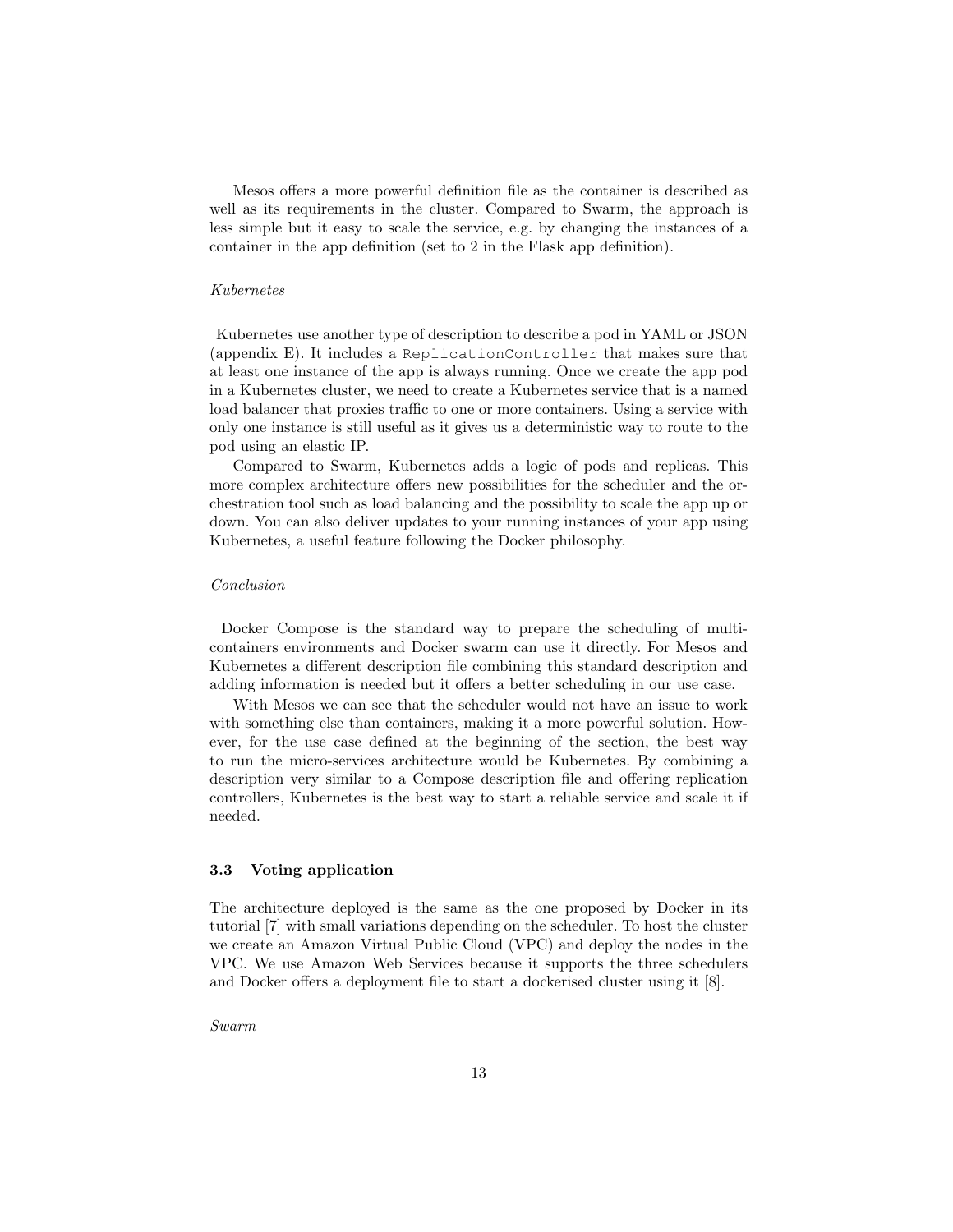

Fig. 7. Voting application detailled organization,  $\odot$  Docker Inc.

| Name       | Instance ID        | <b>Instance Type</b> | <b>Availability Zone</b> | <b>Instance State</b> | <b>Status Checks</b> | <b>Alarm Status</b> | <b>Public DNS</b>     | $~\vee$ Public IP<br>$\sim$ |
|------------|--------------------|----------------------|--------------------------|-----------------------|----------------------|---------------------|-----------------------|-----------------------------|
| manager    | $i$ -0a40e $7c9$   | t2.micro             | us-west-1c               | $\bullet$ running     | 2/2 checks           | None                | ec2-54-183-184-183.us | 54.183.184.183              |
| interlock  | i-Do40e7cf         | 12 micro             | us-west-1c               | <b>O</b> running      | 2 2/2 checks         | None                | ec2-52-53-220-140.us- | 52.53.220.140               |
| store      | i-Od40e7ce         | m3 medium            | us-west-1c               | <b>O</b> running      | <b>2</b> 2/2 checks  | None<br>×.          | ec2-52-53-221-193.us- | 52.53.221.193               |
| frontend02 | $i - 124$ fe $8d1$ | t2.micro             | us-west-1c               | $\bullet$ running     | 2/2 checks           | None                | ec2-54-67-107-61.us-w | 54.67.107.61                |
| worker01   | $i$ -874 $n$ e944  | 12 micro             | us-west-1c               | <b>O</b> running      | 2/2 checks.          | None                | ec2-52-53-233-214.us- | 52.53.233.214               |
| frontend01 | i-b14fe872         | t2.micro             | us-west-1c               | $\bullet$ running     | 2/2 checks           | None                | ec2-52-53-241-12.us-w | 52.53.241.12                |

Fig. 8. EC2 machines to run the scalable applications in a cluster.

The main steps to create the cluster are joining all the nodes of the cluster, creating of an overlay network to easily communicate between nodes (similar to what Kubernetes offers automatically using pods) and the deployment of the application by running images on specific containers  $<sup>1</sup>$ .</sup>

We use the command-line flag --restart=unless-stopped to allow the docker daemon running on the manager to restart a container if it unexpectedly stops. If an entire node fails its containers will not be restarted in another node.

The cluster has a load balancer [25] to stop routing requests to a node that does not exist anymore thus if frontend1 fails all the requests will go to frontend2. As the load balancer is itself a container, running it with the flag --restart=unless-stopped makes sure that it will restart if it fails.

The main issue with the cluster deployed is that, as the Postgres node is not replicated, if the machine fails then the entire application will be down. To improve the fault tolerance of the cluster we should also add another manager for the Swarm scheduler, in case the first one crashes.

The efficiency of the scheduler to schedule containers on the cluster is similar to running the containers directly on a single machine. The scheduling strategies

<sup>1</sup> https://gist.github.com/ArmandGrillet/c928a1df55fccd17e36e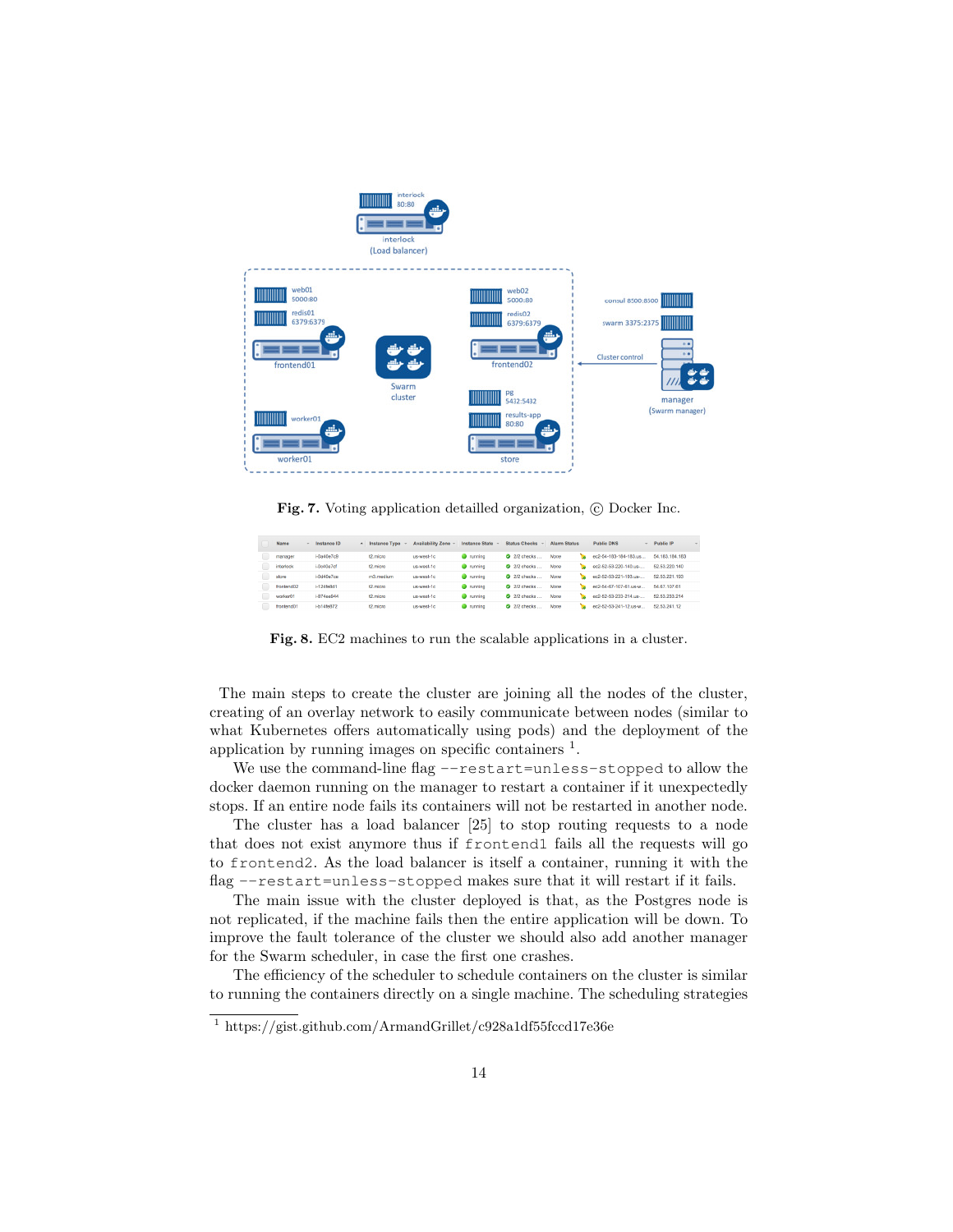of Swarm are simple (as we have seen on the previous section) thus the scheduler selects nodes nearly as fast as if there was only one machine. Its performances can be seen in the Docker scale testing of Swarm by running 30,000 containers [16].

| Containers in the clusters | Scheduler delay   |
|----------------------------|-------------------|
| 15000                      | 230 <sub>ms</sub> |
| 27000                      | 250 <sub>ms</sub> |
| 29700                      | 400ms             |

# Mesos & Marathon

Mesos & Marathon is supported by commercial solutions that are also offering deployment services. Mesosphere [45] offers a community edition (i.e. the solution with no support from the company) to create a highly available cluster in minutes. We only need to give the number of masters, public agent nodes and private agent nodes and a Mesos cluster will be deployed on a cloud provider.

The configuration of a Mesos cluster being more complicated than Swarm due to the number of elements in it (a Mesos marathon, Mesos slaves, Marathon and Zookeeper instances), pre-configured clusters are a good way to start and the availability to directly start with a high-availability cluster (with three masters) is an advantage to create a fault-tolerant cluster.



For more information on creating a DCOS cluster, see the Mesosphere Documentation.

Fig. 9. Deploying a cluster using Mesos & Marathon can be done in 2 minutes.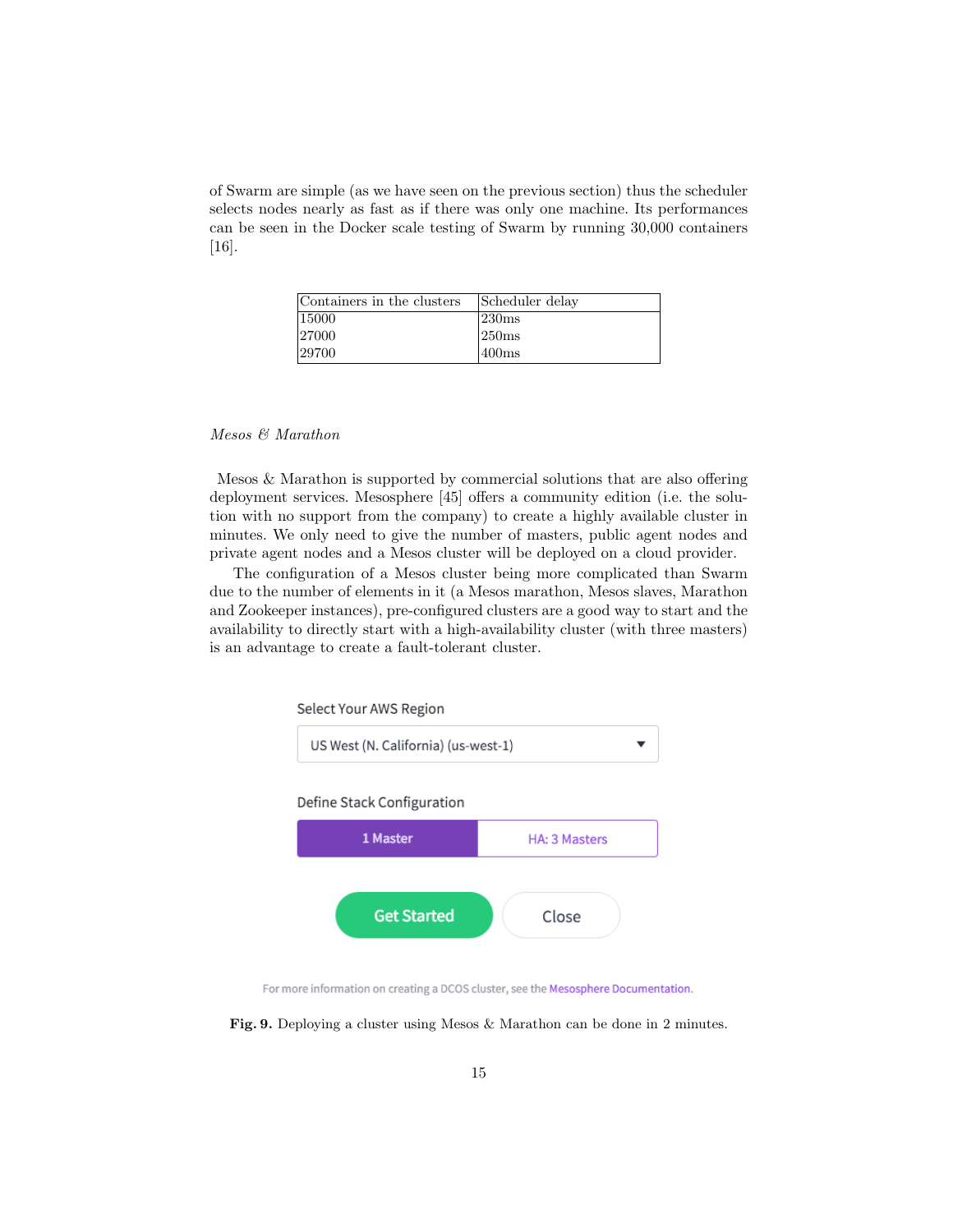Once the cluster is started, its state can be analyzed through a Web interface provided by the Mesos master giving all the information about the cluster. Running containers on the cluster requires similar operation as on Swarm and for the previous example.

The fault tolerance is better than Swarm as Mesos uses health checks that can be described in the JSON representing the application we run. The cluster representing the application can not scale automatically as auto-scaling rules are fairly business-specific but solutions such as Amazon EC2 Auto Scaling Groups exist to do it.

#### Kubernetes

Kubernetes has a command line administration tool and a cluster start-up script to start the cluster. Kubernetes offers a user interface [34] similar to what Mesosphere offers but it is directly part of the scheduler.

We need to create a replication controller which defines the pod's containers and the minimum number of pods to run at any given time. As we have seen in the first example, we can describe the entire cluster with information about the replications in one description file.

The cluster can be scaled using the scheduler's policies and Google states that Kubernetes supports clusters up to 100 nodes with 30 pods per node with 1-2 containers per pod [27]. The performance of the scheduler is worse than Swarm due to its more complex architecture and Mesos as it is less bare metal but companies are working on improving it <sup>2</sup>.

# 4 Future work

There are no of benchmarks available to review their scalability due to the novelty of the schedulers compared. Future work should add a comparison of the schedulers in an environment requiring a high number of connections between clusters that fail often.

The schedulers compared are mainly used to create scalable Web services. This use case requires an important fault tolerance that exists in all the solutions compared but the speed of the schedulers when handling thousands of containers is not documented. For example, there is no exact numbers concerning the scalability of Mesos & Marathon, the only use cases about it gives examples with a cluster composed of 80 nodes and 640 virtual CPUs<sup>3</sup>.

All the schedulers compared in this report are actively supported by commercial companies, a benchmark implying a large number of nodes and applications running at the same time could be done in an impartial manner, comparing the same use cases with the same hardware used to host the containers. This new benchmark would give information about the possibility to use containers schedulers for other use cases such as batch processing.

<sup>2</sup> https://coreos.com/blog/improving-kubernetes-scheduler-performance.html

 $3 \text{ https://mesosphere.com/blog}/2015/11/30/arangodb-benchmark-dcos/$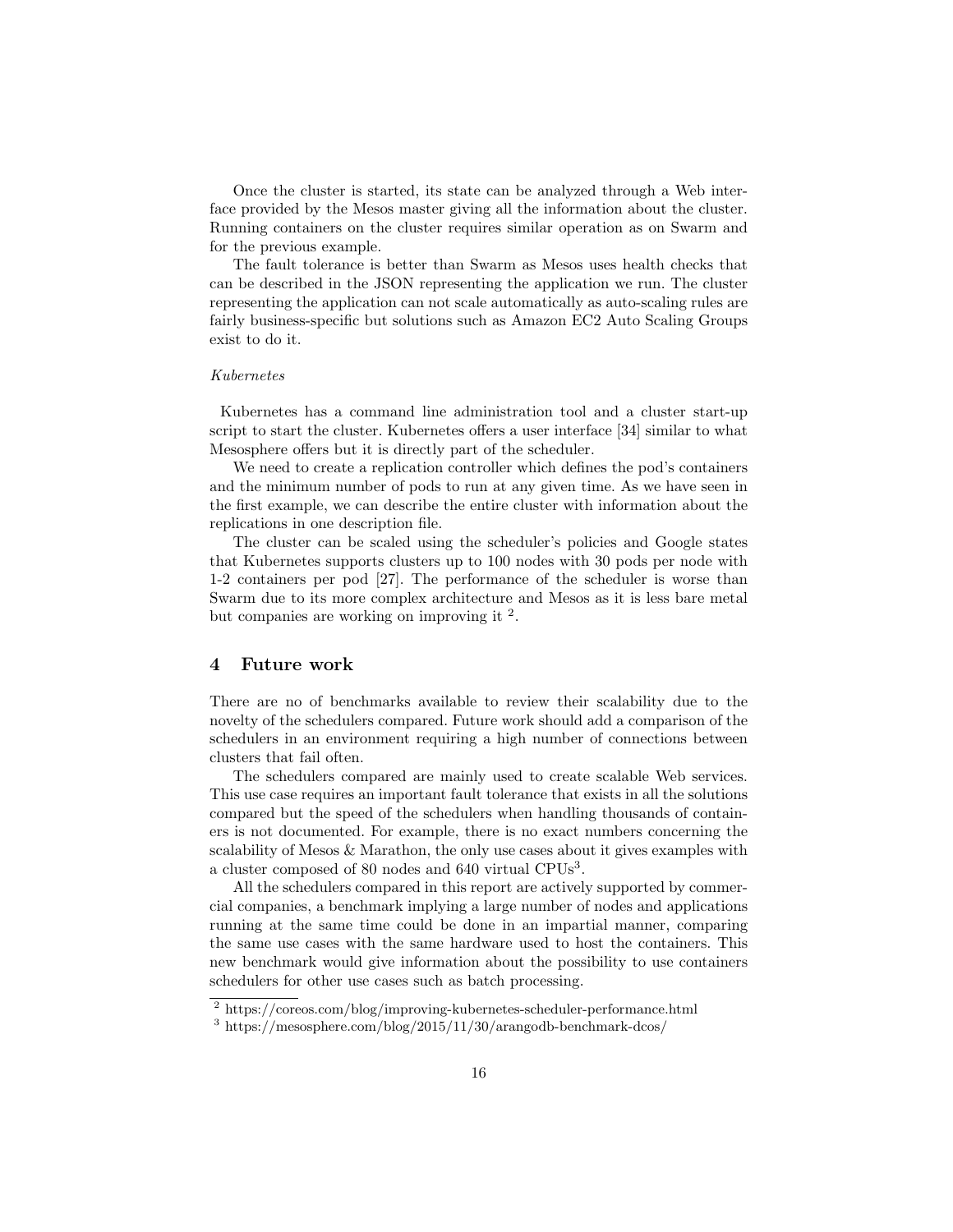# 5 Conclusion

Docker Swarm is the simplest scheduler to use, with comprehensible strategies and filters, it does not provide features to handle failures of the nodes making it not recommendable in a production environment. Swarm is perfectly integrated in the Docker environment, it uses the same API as the Docker engine and works with Docker Compose description files thus it can be used by developers that are not familiar with scheduling solutions (such as Mesos frameworks).

Docker Swarm is lightweight and offers several drivers to use it with all the trending clusters solutions [11]. It is a scheduling solution that is easy to star with and offers a high degree of configuration for developers that want very specific workflows. Docker Swarm is not attached to a specific cloud provider, is fully open-source and has a strong community.

Using Mesos with Marathon is an excellent combination if you already have a Mesos cluster. The fact that it works like any Mesos framework when scheduling a new task and has a description file like Docker Compose to specify tasks makes it a great way for developers to start using containers in a cluster. The complete solution offered by Mesosphere [45] is also a simple and powerful way to have a container scheduler used for production.

Kubernetes has a logic that is different from the standard Docker philosophy but its concept of pods and services is an interesting way to use containers while still thinking about what their combinations with others. The fact that Google uses this solution and provides easy ways to use Kubernetes on its cluster solution [26] makes it a logical choice for developers already using the Google ecosystem.



Fig. 10. Swarm frontends,  $\odot$  Docker Inc. [6]

There is no best solution for scheduling containers, the ones reviewed are not even in real competition as we can see with Swarm frontends [20], a project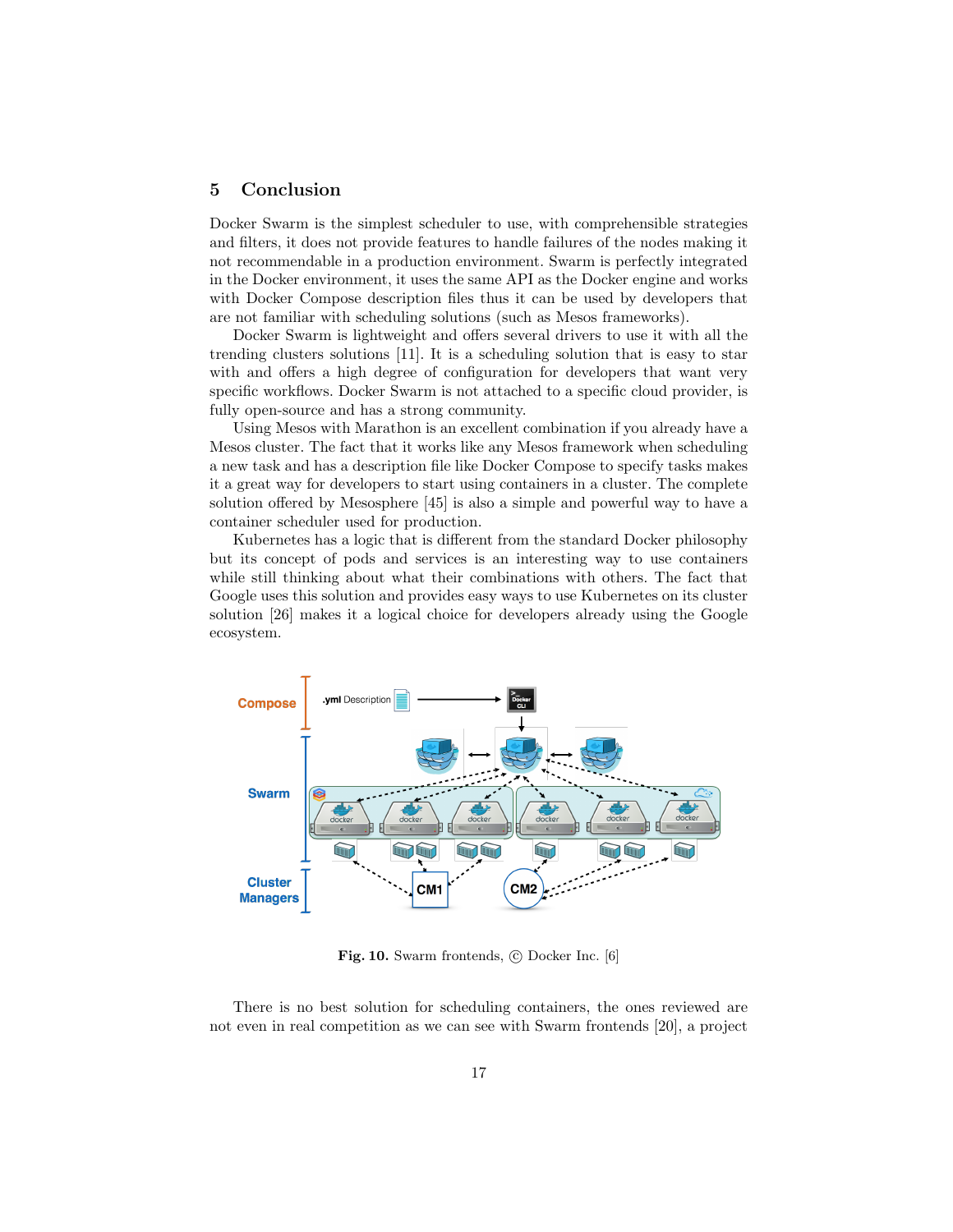allowing the deployment of Kubernetes and Mesos + Marathon on top of Swarm that will soon allow Cloud Foundry, Nomad, and more container schedulers to work on top of Swarm. Depending on your needs and your cluster, you should be able to select a scheduler easily.

As you can see in the last figure, a Swarm cluster can be managed by other managers such as Mesos & Marathon and Kubernetes with the containers dispatched on different clusters. These combinations allow containers to be scheduled and orchestrated as you want.

# A Appendix - policy-config-file.json

```
{
  " kind ": " P olicy",
  " a piV ersion": "v1",
  " predicates": [
  \{"name": "PodFitsPorts"
  } ,
  {
    "name": "PodFitsResources"
  } ,
  {
    "name": "NoDiskConflict"
  } ,
  {
    "name": "MatchNodeSelector"
  } ,
  {
    " name" : "HostName"
  \}],
   priorities": [
  {
    "name": "LeastRequestedPriority",
    " weight": 1} ,
  {
    "name": "BalancedResourceAllocation",
    " weight": 1} ,
  {
    "name": "ServiceSpreadingPriority",
    " weight": 1} ,
  {
    "name" : "EqualPriority",
```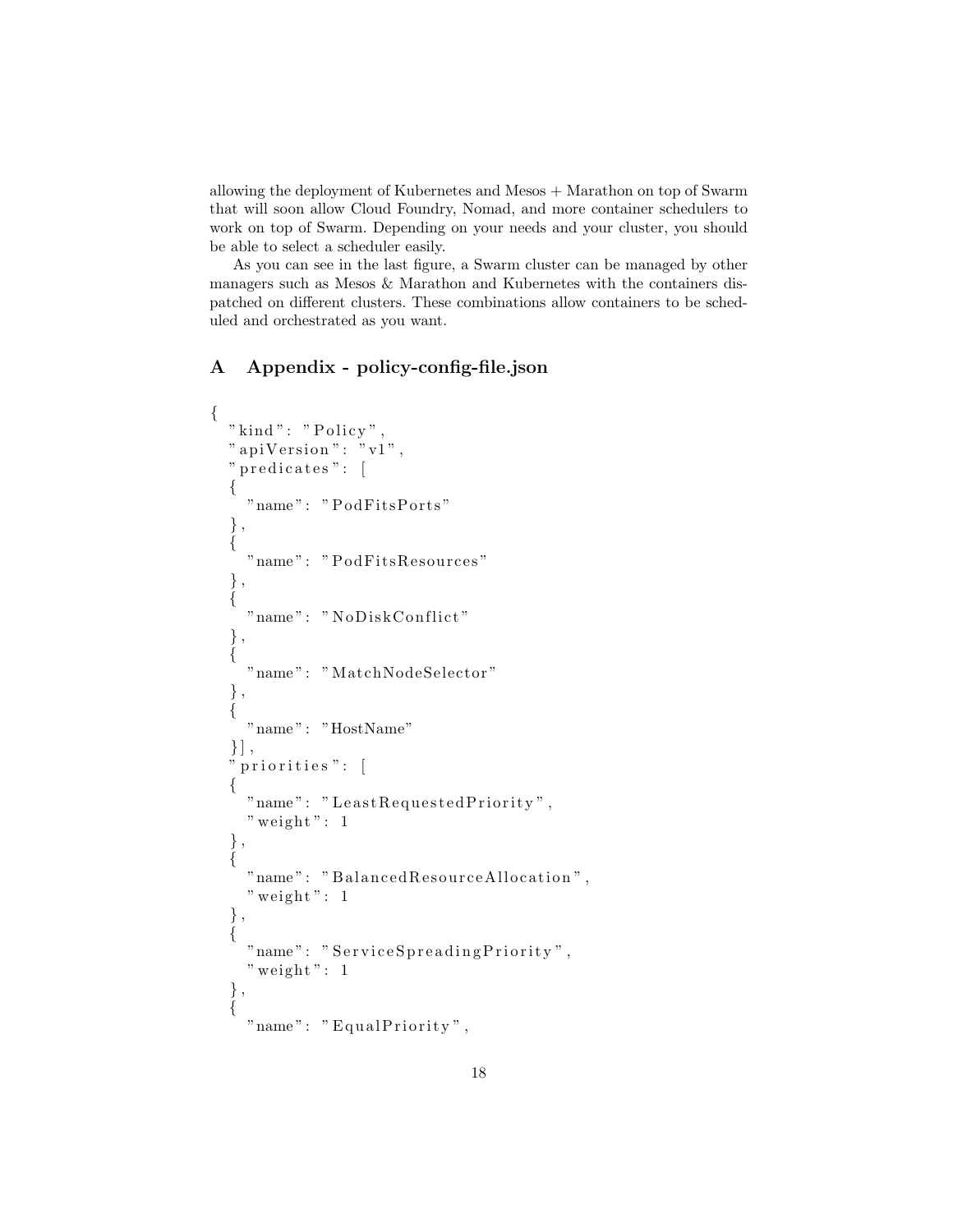```
" weight": 1} ]
}
```
# B Appendix - docker-compose.yml

```
es :
  image: elasticsearch
  container_name: "es"
web :
  image: prakhar1989/foodtrucks-web
  command: python app.py
  ports:
    - " 5000:5000"volumes :
   − . : / code
```
# C Appendix - Mesos app definition (Elasticsearch)

```
{
  " id ": " es",
  " container": {
    " type": "DOCKER",
    " docker": {
      " network": "HOST",
      " image" : " elasticsearch"
    }
  }
}
```
# D Appendix - Mesos app definition (Flask)

```
{
 " id " : " web" ,
  " cmd": " python app.py",
  " cpus": 0.5,
  "mem" : 64.0,
  " instances": 2,
  " container ": {
    " type": "DOCKER",
    " docker": {
      "image": " prakhar1989/foodtrucks-web",
      " network": "BRIDGE",
      " portMappings " : [
         \{ "containerPort": 5000, "hostPort": 0, "servicePort": 5000, "protocol":
```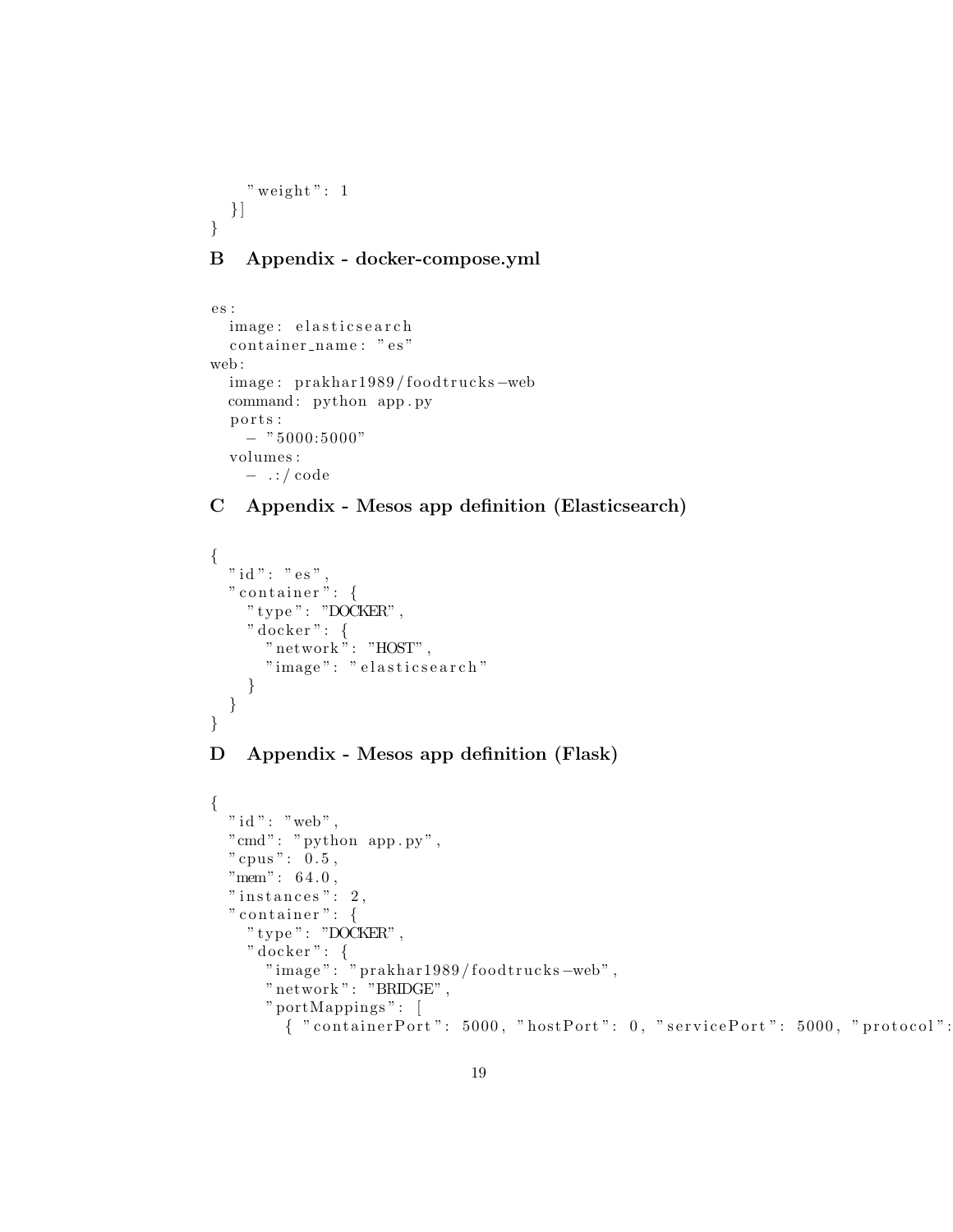```
]
     } ,
     "\overline{\text{volumes}}": [
        {
          " container Path": "/etc/code",
          " hostPath": "/var/data/code",
          "mode": "RW"}
   } ,
   " healthChecks": [
     {
       " protocol": "HTTP",
        " portIndex": 0,
        " path": "/",
        " gracePeriodSeconds": 5,
        "intervals <math>1 seconds" : 20,
        "maxConsecutive<del>F</math> a<br>ilures" : <math>3</math></del>
     }
  ]
}
```
# E Appendix - Kubernetes pod definition

```
apiVersion: v1
kind: Replication Controller
metadata :
  name : app
  l\,a\,b\,e\,l\,s :
    name : app
spec :
  replicas: 1
  \verb|selector|name : app
  template:
    metadata :
       labels:name : app
    spec:
       containers:
      − name : e s
         image: elasticsearch
         ports:
         − c o n t ai n e rP o r t : 6379
      − name : web
         image: prakhar1989/foodtrucks-web
         command :
```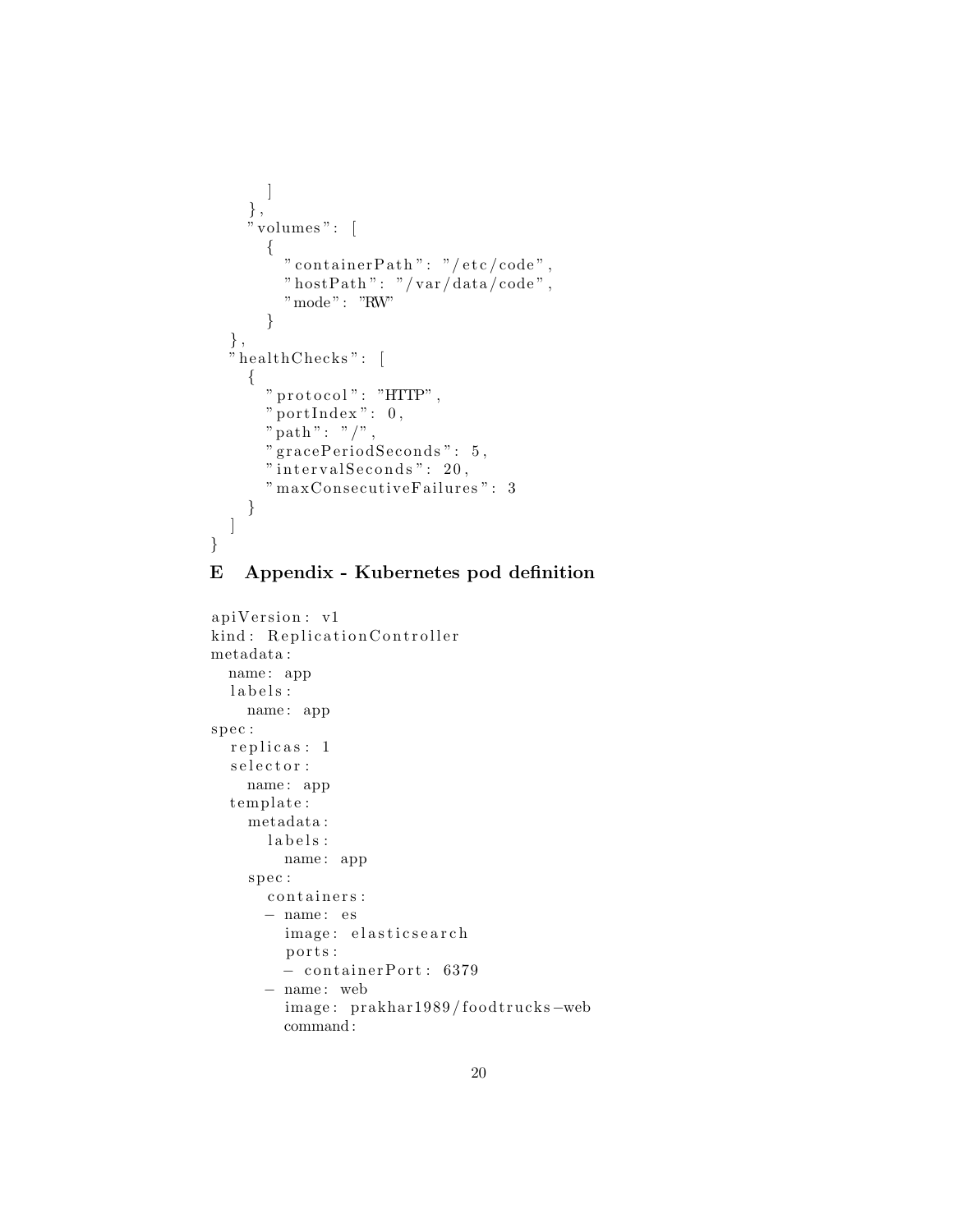```
− python app . py
volumeMounts :
− mountPath : / code
  name: code
ports:
− c o n t ai n e rP o r t : 5000
```
# References

- [1] Armin Ronacher. Flask, a microframework for Python. 2014. URL: http: //flask.pocoo.org/ (visited on  $01/23/2016$ ).
- [2] Canonical. Linux Containers. 2015. URL: https://linuxcontainers. org/ (visited on  $01/21/2016$ ).
- [3] Cisco; Red Hat. "Linux Containers : Why They' re in Your Future and What Has to Happen First". In: (2014). URL: http://www.cisco.com/ c/dam/en/us/solutions/collateral/data-center-virtualization/ openstack- at- cisco/linux- containers- white- paper- cisco- redhat.pdf.
- [4] Docker Inc. Create a swarm for development configure a manager. 2015. url: https://docs.docker.com/swarm/install-manual/#configurea-manager (visited on  $01/13/2016$ ).
- [5] Docker Inc. Create a swarm for development create swarm nodes. 2015. URL: https://docs.docker.com/swarm/install-manual/#createswarm-nodes (visited on  $01/15/2016$ ).
- [6] Docker Inc. Deploy and Manage Any Cluster Manager with Docker Swarm. 2015. url: https : / / blog . docker . com / 2015 / 11 / deploy - manage cluster-docker-swarm/ (visited on 01/23/2016).
- [7] Docker Inc. Docker Compose. 2015. url: https://docs.docker.com/ swarm/swarm\_at\_scale/ (visited on 02/21/2016).
- [8] Docker Inc. Docker Compose. 2015. URL: https://github.com/docker/ swarm- microservice- demo- v1/blob/master/AWS/cloudformation. json (visited on  $02/21/2016$ ).
- [9] Docker Inc. Docker Compose Swarm. 2015. url: https://github.com/ docker/compose/blob/master/SWARM.md (visited on 01/23/2016).
- [10] Docker Inc. Docker Hub. 2015. url: https://hub.docker.com/explore/ (visited on 01/21/2016).
- [11] Docker Inc. Docker Machine Drivers. 2015. URL: https://docs.docker. com/machine/drivers/ (visited on 01/21/2016).
- [12] Docker Inc. Docker Pricing. 2015. url: https : / / www . docker . com / pricing (visited on  $01/21/2016$ ).
- [13] Docker Inc. Docker Swarm. 2015. url: https://github.com/docker/ swarm (visited on  $01/15/2016$ ).
- [14] Docker Inc. Docker Swarm. 2015. URL: http://www.slideshare.net/ Docker/docker-swarm-020 (visited on 01/15/2016).
- [15] Docker Inc. *Docker Swarm.* 2015. URL: https://docs.docker.com/ engine/articles/dockerfile\_best-practices/ (visited on 01/21/2016).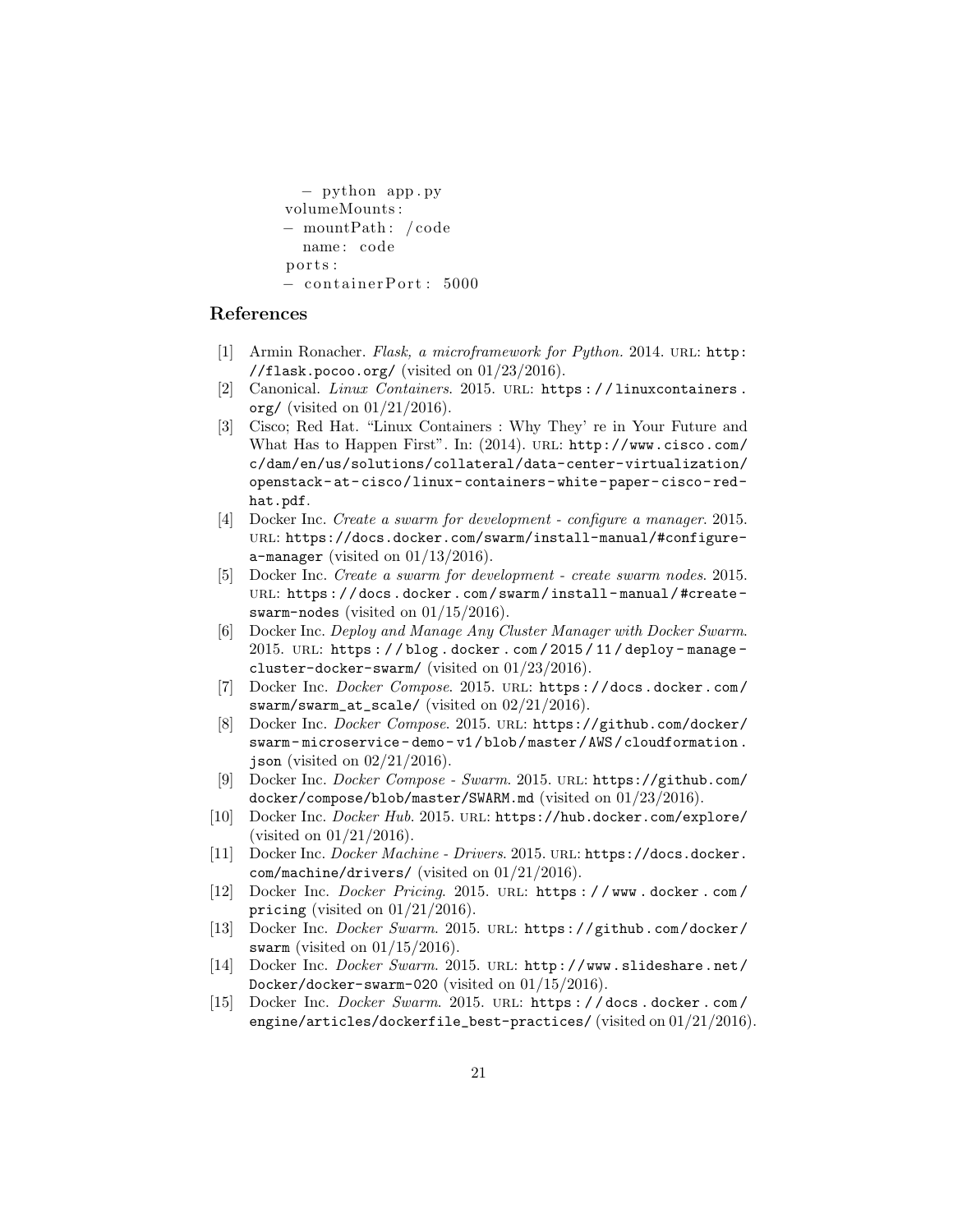- [16] Docker Inc. Docker Swarm. 2015. url: https : / / blog . docker . com / 2015/11/scale- testing- docker- swarm- 30000- containers/ (visited on  $01/15/2016$ ).
- [17] Docker Inc. Docker Swarm API. 2015. url: https://docs.docker.com/ swarm/api/swarm-api/ (visited on 01/15/2016).
- [18] Docker Inc. Docker Swarm filters how to write filter expressions. 2015. url: https://docs.docker.com/swarm/scheduler/filter/#how-towrite-filter-expressions (visited on 01/15/2016).
- [19] Docker Inc. *Docker Swarm filters use a constraint filter*. 2015. URL: https : / / docs . docker . com / swarm / scheduler / filter / #use - a constraint-filter (visited on 01/15/2016).
- [20] Docker Inc. Docker Swarm frontends. 2015. url: https://github.com/ docker/swarm-frontends (visited on 01/23/2016).
- [21] Docker Inc. Docker Swarm health.go. 2015. url: https://github.com/ docker/swarm/blob/master/scheduler/filter/health.go (visited on  $01/15/2016$ .
- [22] Docker Inc. Docker Swarm strategies. 2015. URL: https://docs.docker. com/swarm/scheduler/strategy/ (visited on 01/15/2016).
- [23] Docker Inc. How is Docker different from virtual machines? 2015. URL: https://www.docker.com/what-docker (visited on 01/21/2016).
- [24] Elasticsearch Inc. Elasticsearch. 2016. URL: https://www.elastic.co (visited on 01/23/2016).
- [25] Evan Hazlett. Interlock. 2015. URL: https://github.com/ehazlett/ interlock (visited on 02/21/2016).
- [26] Google. Google Container Engine. 2015. url: https://cloud.google. com/container-engine/docs/ (visited on 01/23/2016).
- [27] Google. Kubernetes Large Cluster. 2015. url: http://kubernetes.io/  $v1.1/docs/admin/cluster-large.html$  (visited on  $01/15/2016$ ).
- [28] Google. Kubernetes pods. 2015. url: http://kubernetes.io/v1.1/ docs/user-guide/pods.html (visited on 01/15/2016).
- [29] Google. Kubernetes predicates. 2015. url: https://github.com/kubernetes/ kubernetes/blob/release- 1.1/plugin/pkg/scheduler/algorithm/ predicates/predicates.go (visited on 01/15/2016).
- [30] Google. Kubernetes priorities. 2015. url: https://github.com/kubernetes/ kubernetes/blob/release- 1.1/plugin/pkg/scheduler/algorithm/ priorities/priorities.go (visited on 01/15/2016).
- [31] Google. Kubernetes scheduler. 2015. URL: http://kubernetes.io (visited on  $01/15/2016$ ).
- [32] Google. Kubernetes scheduler. 2015. url: http://kubernetes.io/v1.1/ docs/devel/scheduler.html (visited on 01/15/2016).
- [33] Google. Kubernetes scheduler policy config. 2015. URL: http://kubernetes. io/v1.1/examples/scheduler-policy-config.json (visited on 01/15/2016).
- [34] Google. Kubernetes User Interface. 2015. url: http://kubernetes.io/ v1.1/docs/user-guide/ui.html (visited on 01/15/2016).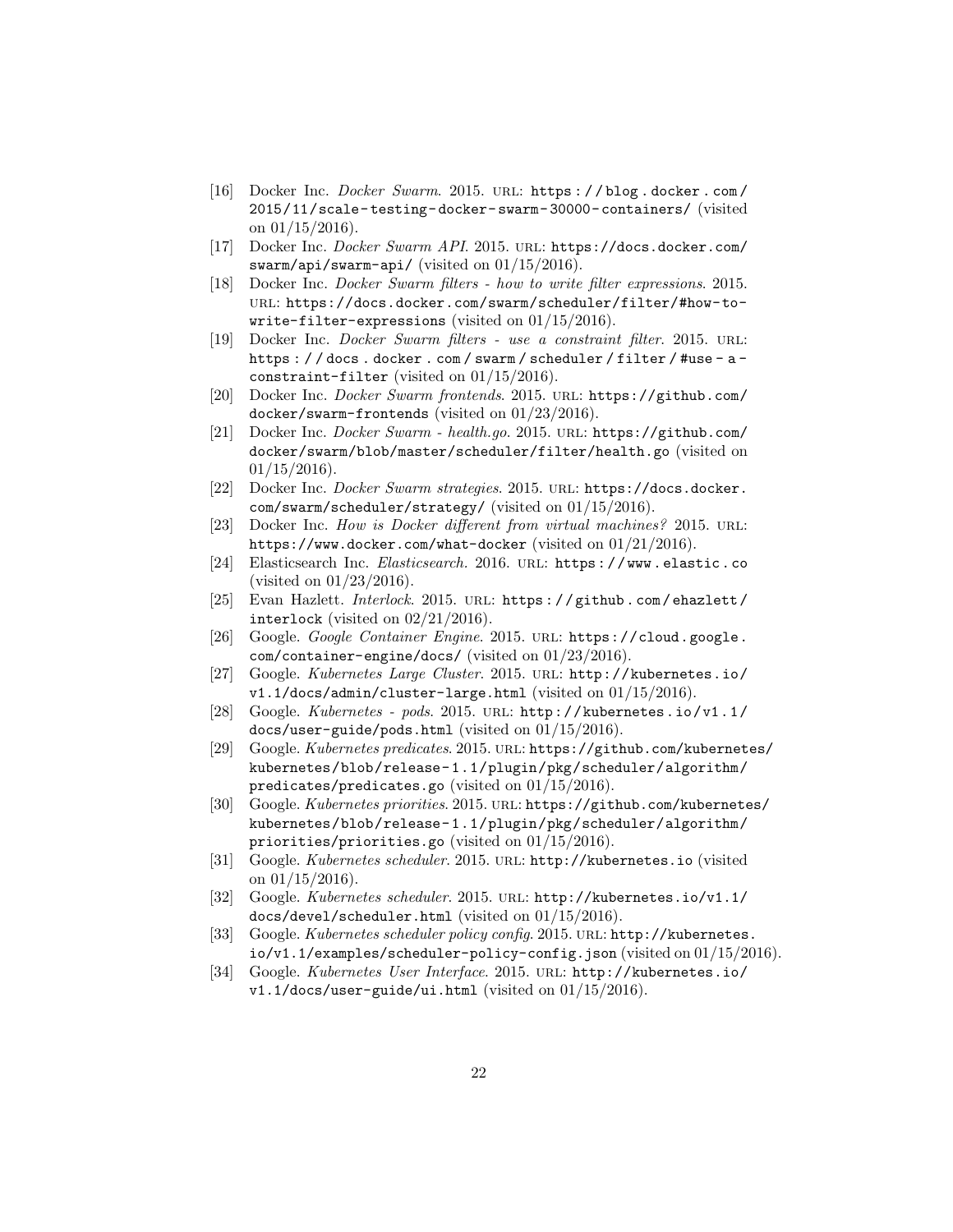- [35] Benjamin Hindman et al. "Mesos: A platform for fine-grained resource sharing in the data center". In: (2011). URL: https://www.cs.berkeley. edu/~alig/papers/mesos.pdf.
- [36] Linux Foundation. Open Containers Initiative. 2015. URL: https://www. opencontainers.org/ (visited on 01/21/2016).
- [37] Mesosphere. Marathon bridge. 2015. URL: https://github.com/mesosphere/ marathon / blob / master / bin / haproxy - marathon - bridge (visited on  $01/15/2016$ .
- [38] Mesosphere. *Marathon constraints.* 2015. URL: https://mesosphere. github.io/marathon/docs/constraints.html (visited on 01/15/2016).
- [39] Mesosphere. Marathon GitHub repository. 2015. URL: https://github. com/mesosphere/marathon (visited on 01/15/2016).
- [40] Mesosphere. Marathon health checks. 2015. url: https://mesosphere. github.io/marathon/docs/health-checks.html (visited on  $01/15/2016$ ).
- [41] Mesosphere. Marathon releases. 2015. URL: https://github.com/ mesosphere/marathon/releases (visited on 01/15/2016).
- [42] Mesosphere. *Marathon service discovery and load balancing*. 2015. URL: https://mesosphere.github.io/marathon/docs/service-discoveryload-balancing.html (visited on 01/15/2016).
- [43] Mesosphere. Marathon-lb. 2015. url: https://github.com/mesosphere/ marathon-1b (visited on  $01/15/2016$ ).
- [44] Mesosphere. Mesos DNS. 2015. URL: https://github.com/mesosphere/ mesos-dns (visited on  $01/15/2016$ ).
- [45] Mesosphere. Mesosphere. 2016. URL: https://mesosphere.com/ (visited on 01/23/2016).
- [46] Open Containers Initiative. runC. 2015. URL: https://github.com/ opencontainers/runc (visited on 01/21/2016).
- [47] Prakhar Srivastav. FoodTrucks: San Francisco's finger-licking street food now at your fingertips. 2016. URL: https://github.com/prakhar1989/ FoodTrucks (visited on 01/23/2016).
- [48] Malte Schwarzkopf et al. "Omega: flexible, scalable schedulers for large compute clusters". In: SIGOPS European Conference on Computer Sys $tems$  (EuroSys). Prague, Czech Republic, 2013, pp. 351–364. URL: http:// eurosys2013.tudos.org/wp-content/uploads/2013/paper/Schwarzkopf. pdf.
- [49] "Swarm v. Fleet v. Kubernetes v. Mesos". In: (2015). url: http://radar. oreilly.com/2015/10/swarm-v-fleet-v-kubernetes-v-mesos.html.
- [50] The Apache Software Foundation. Apache Mesos. 2015. URL: http:// mesos.apache.org/ (visited on  $01/15/2016$ ).
- [51] The Apache Software Foundation. Apache Mesos Docker Containerizer. 2015. url: http://mesos.apache.org/documentation/latest/dockercontainerizer/ (visited on 01/15/2016).
- [52] The Apache Software Foundation. Apache Mesos Frameworks. 2015. URL: http://mesos.apache.org/documentation/latest/frameworks/ (visited on 01/15/2016).